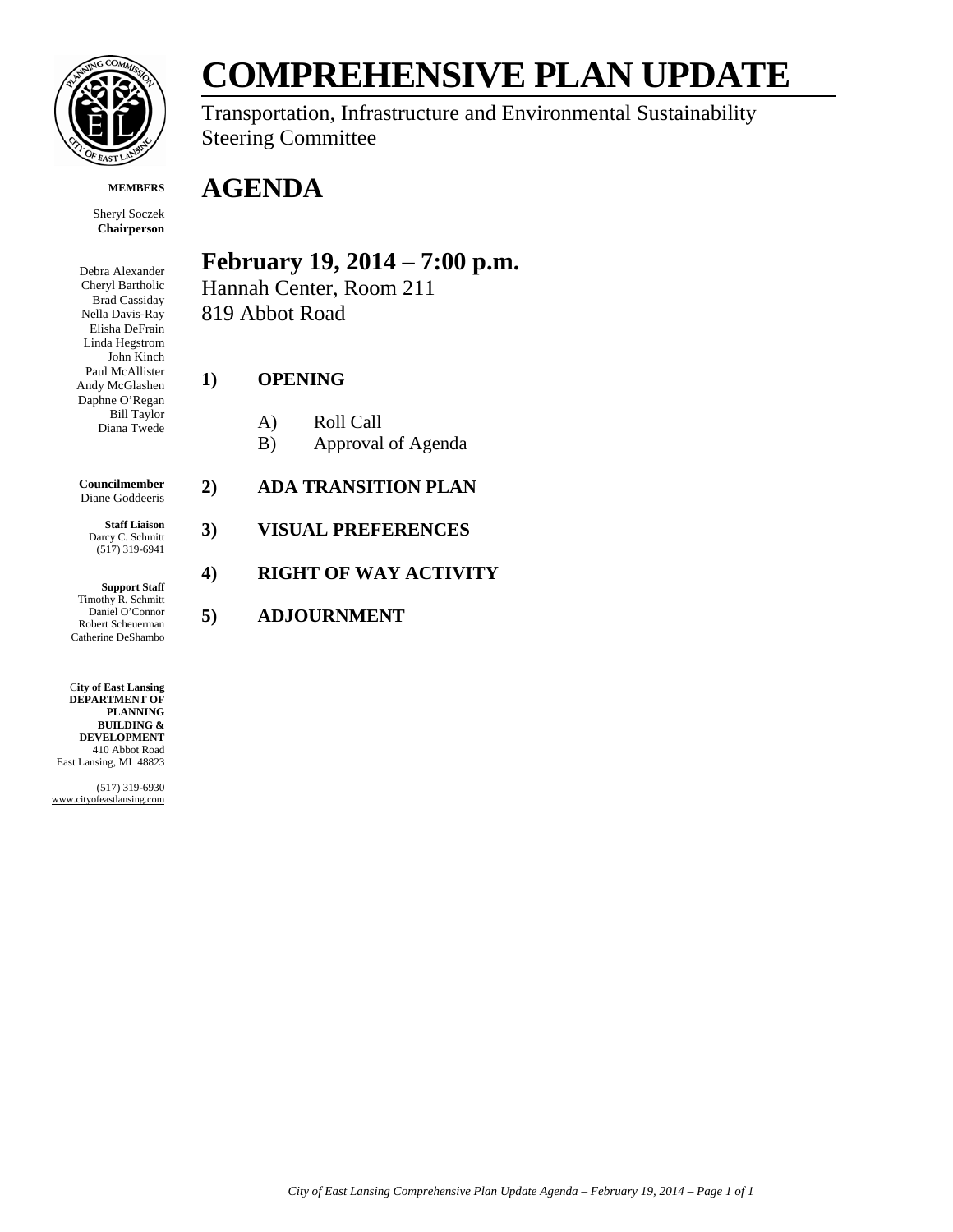

## **PLANNING, BUILDING & DEVELOPMENT**

Quality Services for a Quality Community

## **MEMORANDUM**

| TO:          | <b>Transportation, Infrastructure, and Environmental</b><br><b>Sustainability Steering Committee Members</b>                                                                                                                        |
|--------------|-------------------------------------------------------------------------------------------------------------------------------------------------------------------------------------------------------------------------------------|
| <b>FROM:</b> | Timothy R. Schmitt, <i>AICP</i> , Community Development Analyst<br><b>Catherine DeShambo, Environmental Services Administrator</b><br>Robert Scheuerman, Engineering Administrator<br><b>Daniel O'Conner, Parking Administrator</b> |
| DATE:        | <b>February 14, 2014</b>                                                                                                                                                                                                            |

#### **SUBJECT: February Steering Committee Meeting**

**City of East Lansing PLANNING, BUILDING & DEVELOPMENT** 410 Abbot Road East Lansing, MI 48823

> (517) 319-6930 www.cityofeastlansing.com

> > At the January Steering Committee meeting the Committee discussed the current Goals, Objectives, and Action and a variety of other topics as they relate to transportation (both motorized and non-motorized), infrastructure, and environmental sustainability. Some of the key discussion points were as follows:

- Non-motorized connections with campus are important and need to be enhanced, especially in the core downtown and around the Trowbridge/Harrison corridors
- How to we promote rain gardens/community spaces in creative ways
- How are we implementing the ADA transition plan
- How to we further alternative fuel vehicles in the City's fleet and in the City generally
- Is it possible to incent landlords to do energy efficiency measures?
- Upgrading our street lighting and filling in gaps in the system
- Is a food waste composting facility possible?

Along with a whole list of smaller topics that Staff is looking into.

Staff has included a draft copy of the outline of the City's ADA transition plan, a summary of the "High Cost of Free Parking article that some people might find relevant to the discussion, and the City's Non-Motorized Transportation Plan, for those that have not reviewed that important document. We will be passing along additional information regarding the City's parking system on Tuesday for discussion at the meeting next week as well. As you will recall, Staff asked you to think about motorized transportation/parking and sustainability for this meeting. If you have any questions prior to the meeting, please do not hesitate to get in touch with Staff.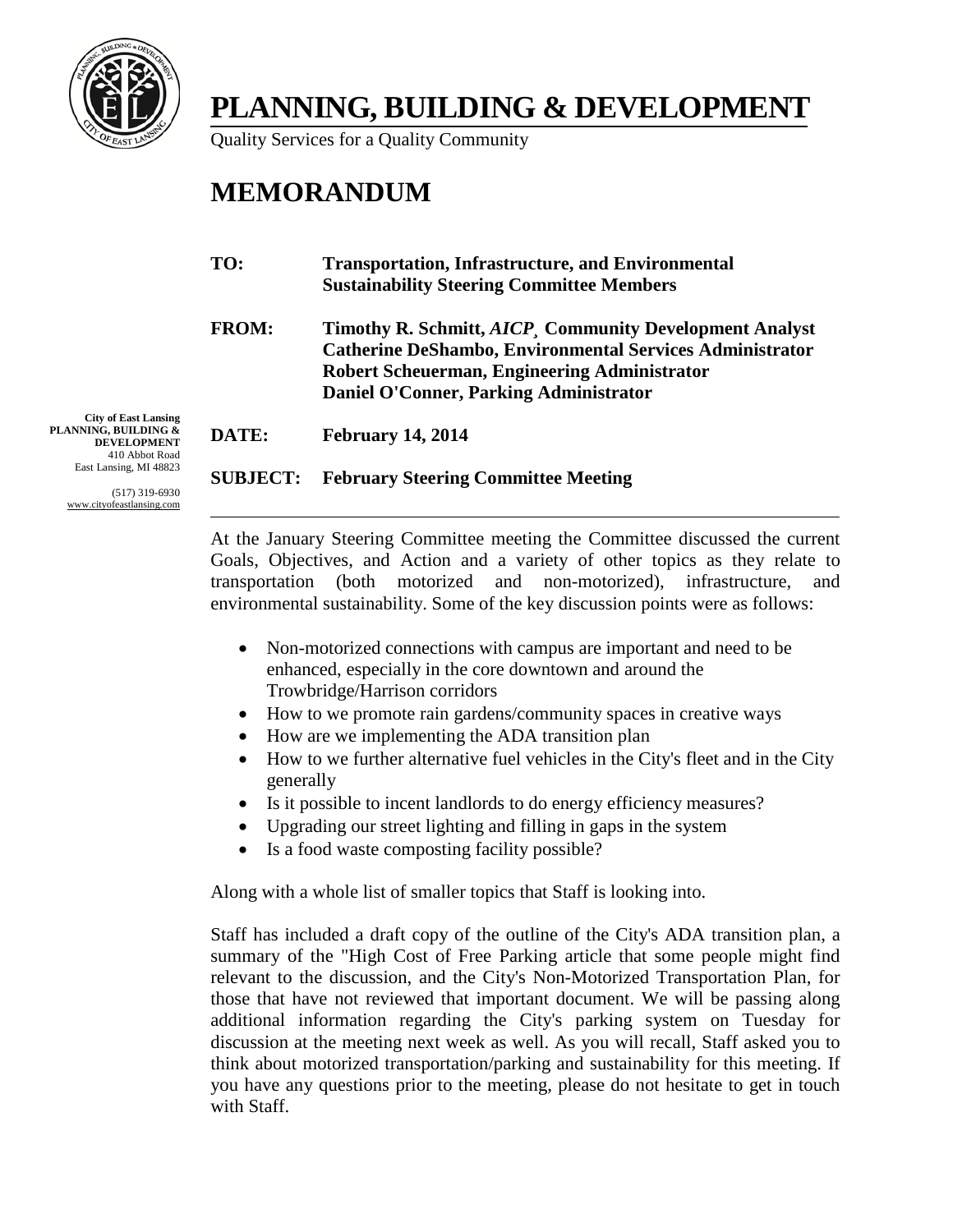# **2014**

## Americans with Disabilities Act Transition Plan



**DRAFT**

**February 2014**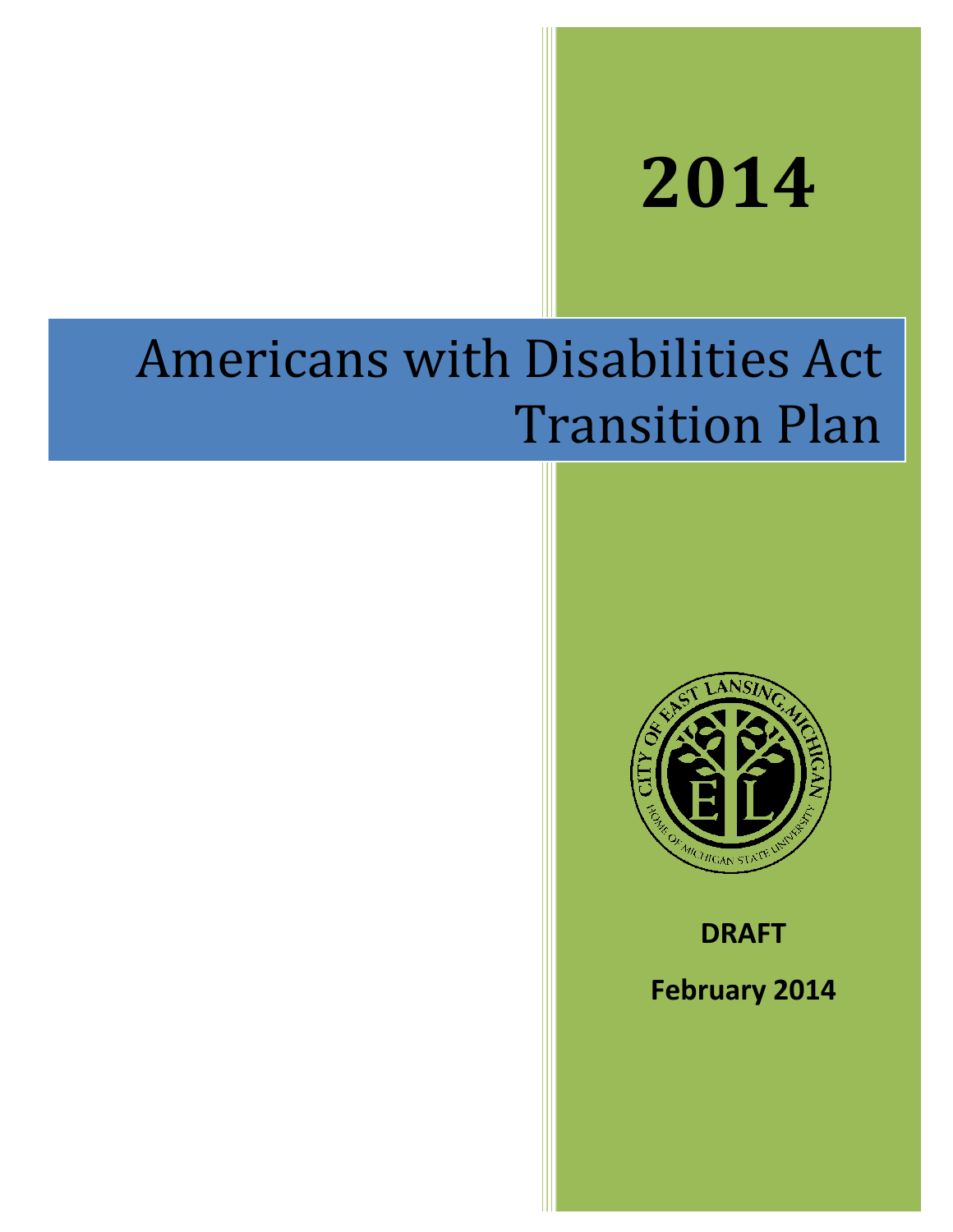## **Table of Contents**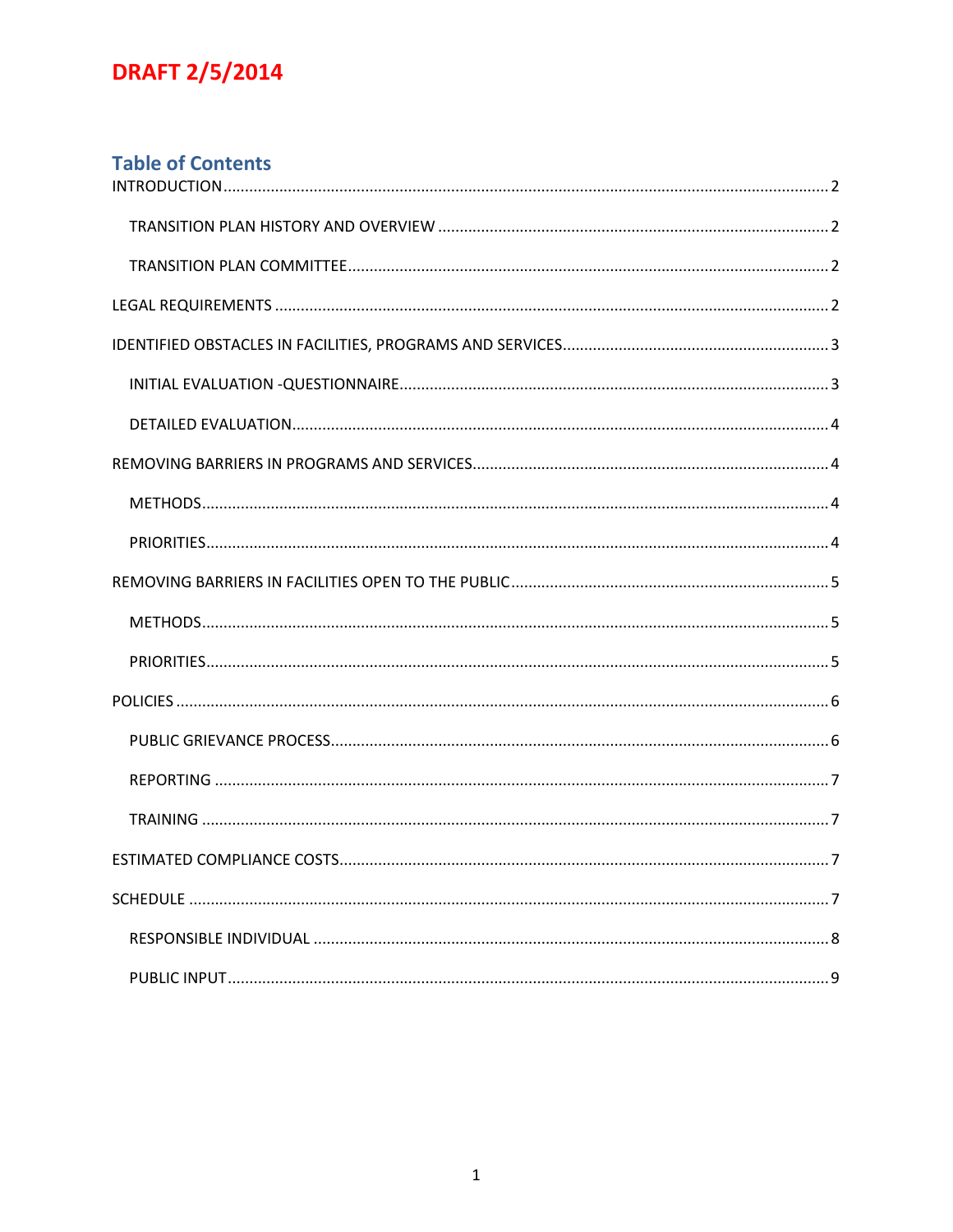## <span id="page-4-0"></span>**INTRODUCTION**

The purpose of this Transition Plan (the "Plan") is to ensure that the City of East Lansing's facilities, programs, and services which are used by the public are accessible to people with disabilities. The City of East Lansing has made a significant and long-term commitment to improving the accessibility of facilities, programs and services. This Transition Plan identifies barriers and prioritizes improvements that should to be made throughout the City. This Transition Plan also describes the existing policies, procedures, and programs that enhance the overall accessibility for persons with disabilities.

#### <span id="page-4-1"></span>**TRANSITION PLAN HISTORY AND OVERVIEW**

The City of East Lansing's Transition Plan will be presented for approval by resolution of the City Council. Concurrently with the work done on the Plan, the Transition Plan Committee (the "Committee") continues the process of self-evaluation of the City's facilities, programs and services. A facilities' assessment was initiated in 2011 and will be completed in 2014 (see Appendix A for list of facilities). The City continues to work on this assessment along with an initial self-evaluation of programs and services.

#### <span id="page-4-2"></span>**TRANSITION PLAN COMMITTEE**

A Transition Plan Committee was re-formed in 2013. The Committee is currently comprised of the following employees:

- Lori Baetz, Engineering Technician II, Dept. of Public Works
- Carlos Barajas, Facilities Manager, Dept. of Parks, Recreation, Arts, and Facilities
- Glen Dempsey, Building and Code Administrator and ADA Coordinator, Dept. of Planning, Building, and Development
- Tim Dempsey, Director, Dept. of Planning, Building, and Development
- Tim McCaffrey, Director, Dept. of Parks, Recreation, Arts, and Facilities
- Wendy Wilmers Longpre, Assistant Director, Dept. of Parks, Recreation, Arts, and Facilities

## <span id="page-4-3"></span>**LEGAL REQUIREMENTS**

The federal legislation known as the American with Disabilities Act (ADA), enacted on July 26, 1990, provides comprehensive civil rights protections to persons with disabilities in the areas of employment, state and local government services, and access to public accommodations, transportation, and telecommunications.

Title II of the ADA specifically applies to state and local governments, referred to as "public entities," and their programs, services, and facilities. Title II Article 8, requires public entities to take several steps designed to achieve compliance. The Transition Plan used to implement compliance must include, at the minimum (Article 8.3):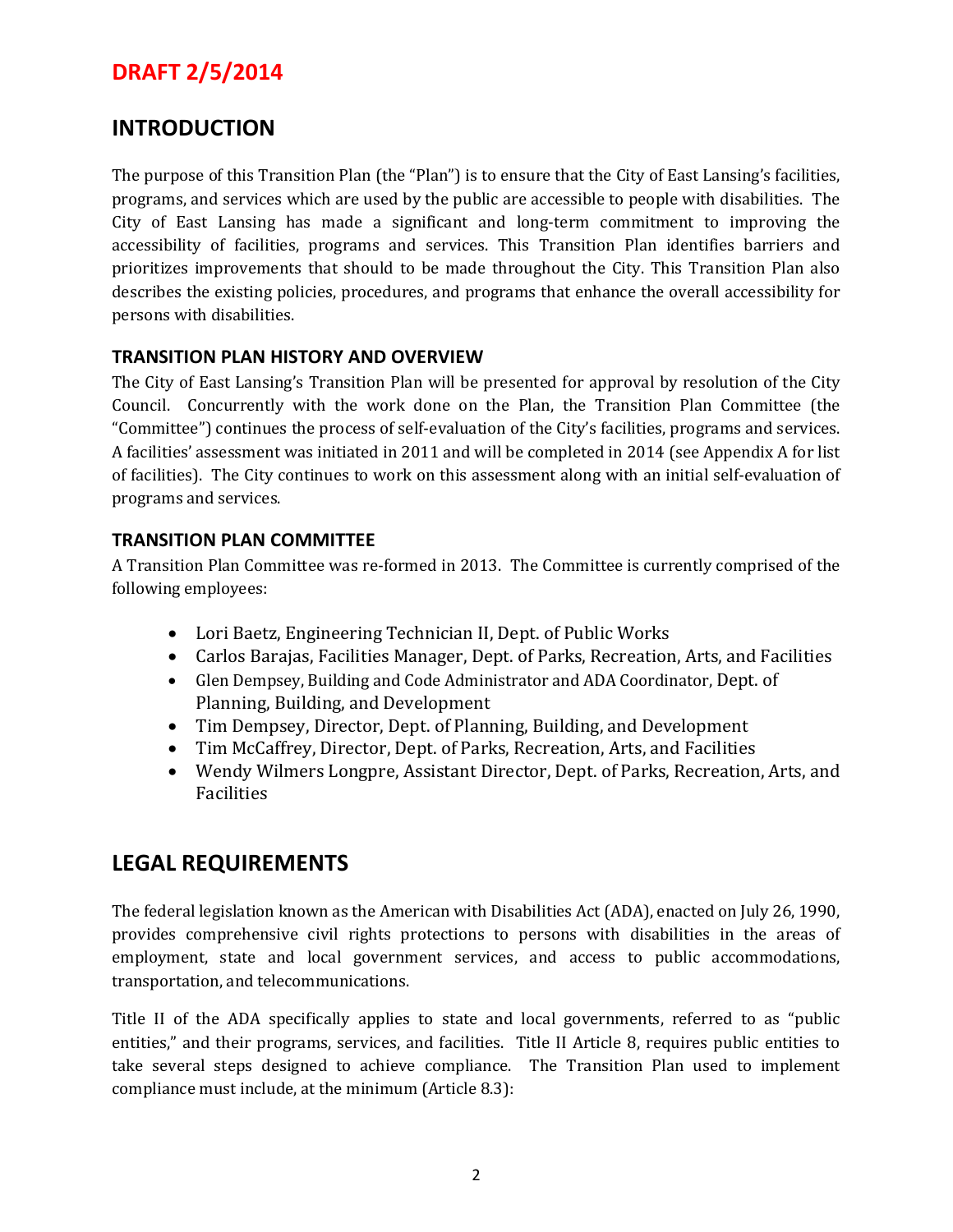- 1. A list of the physical barriers in a public entity's facilities that limit the accessibility of its programs, activities, or services to individuals with disabilities;
- 2. A detailed outline of the methods to be utilized to remove these barriers and make the facilities accessible;
- 3. The schedule for taking the necessary steps to achieve compliance with title II. If the time period for achieving compliance is longer than one year, the plan should identify the interim steps that will be taken during each year of the transition period; and,
- 4. The name of the official responsible for the plan's implementation.

This Transition Plan provides a method to schedule and implement ADA required improvements to public facilities (including the public right-of-way), programs and services. Before a final transition plan can be developed, an inventory of the programs and facilities must be performed.

## <span id="page-5-0"></span>**IDENTIFIED OBSTACLES IN FACILITIES, PROGRAMS AND SERVICES**

The City of East Lansing will complete a self-evaluation by using a system to identify and assess obstacles in its public facilities, programs and services. That system will initially evaluate those facilities and programs with the most public exposure and continues on with a complete review of all facilities and programs. The accessibility barriers will be identified using the *2010 Americans with Disabilities Act Standards for Accessible Design*.

### <span id="page-5-1"></span>**INITIAL EVALUATION –QUESTIONNAIRE AND FACILITIES REVIEW**

The purpose of this evaluation is to obtain a comprehensive overview of the complete list of facilities, programs, and services open to the public; to determine which ones are not in compliance with the ADA Guidelines; and to get the highest priority programs and services under review and revision as soon as practical. A questionnaire will be distributed to each department for completion (see Appendix B). The programs, services, and activities questionnaire is used to evaluate the types of programs offered to the public, the location of the program, and what areas of the City's facilities are open to the public. Some of the questions to be answered include the following:

- What type of program or service is it? Informational, educational, recreational, public service or public meeting?
- How often does it take place?
- Is it currently accessible to disabled persons?
- If it is not accessible, would making it accessible significantly change the nature of the program located?

In conjunction with this questionnaire a facilities review that began in 2011 with a partial assessment of City Hall (see Appendix C) will continue to other facilities. This assessment and results from the questionnaire will determine such things as: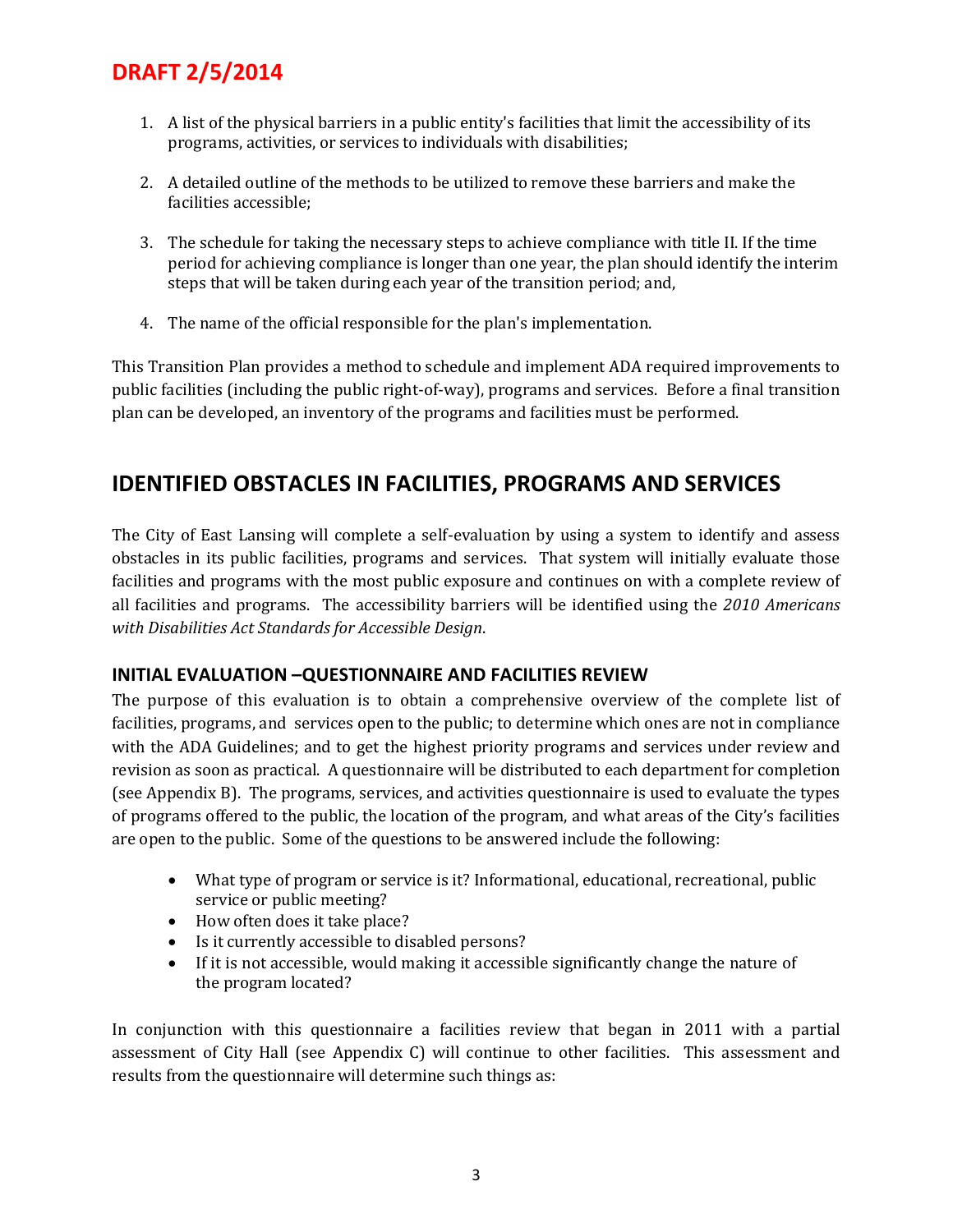- Is the facility a building or outside space?
- Is the entire area open to the public?
- Does the area which is open to the public appear to be accessible?
- Is there any other location where the program or service could be offered?

Each department-specific evaluation will include a description of programs and services, a contact person, the locations of operations, and the current practices that facilitate the participation of persons with disabilities in programs and activities as well as action steps.

The Findings and Conclusions of the Initial Evaluation are as follows: [TO BE DETERMINED BASED ON SELD-ASSESSMENT FINDINGS]

#### <span id="page-6-0"></span>**DETAILED EVALUATION**

The second step in the Self-Evaluation will require staff review of the questionnaire responses. The Preliminary Evaluation Questionnaire will be completed [TBD] and will be used as a basis for identifying all of the facilities, programs, and services offered to the public, and any obvious accessibility issues associated with each. The detailed evaluation includes staff reviewing the programs and services for accessibility issues and also performing a detailed measured evaluation at the public areas of each facility.

The Detailed Evaluation of Programs and Services includes review of every department with concentration on public interaction, printed material and meetings. The recommendations are as follows:

[RECOMMENDATIONS PENDING SURVEY RESULTS]

## <span id="page-6-1"></span>**REMOVING BARRIERS IN PROGRAMS AND SERVICES**

#### <span id="page-6-2"></span>**METHODS**

The City of East Lansing utilizes many different approaches in removing barriers in its programs and services, including proactively identifying and eliminating the barrier, responding to public complaints, as well as creating or altering programs and services which enhance accessibility for disabled persons.

#### <span id="page-6-3"></span>**PRIORITIES**

The City of East Lansing bases barrier removal priorities on a number of factors: special request, location, accessibility condition, type of program or service, cost effectiveness, and considerations of any substantial change or effect to the nature of the program or service.

#### **Special request**

East Lansing will attempt to give priority to any program or service where a disabled person has requested help.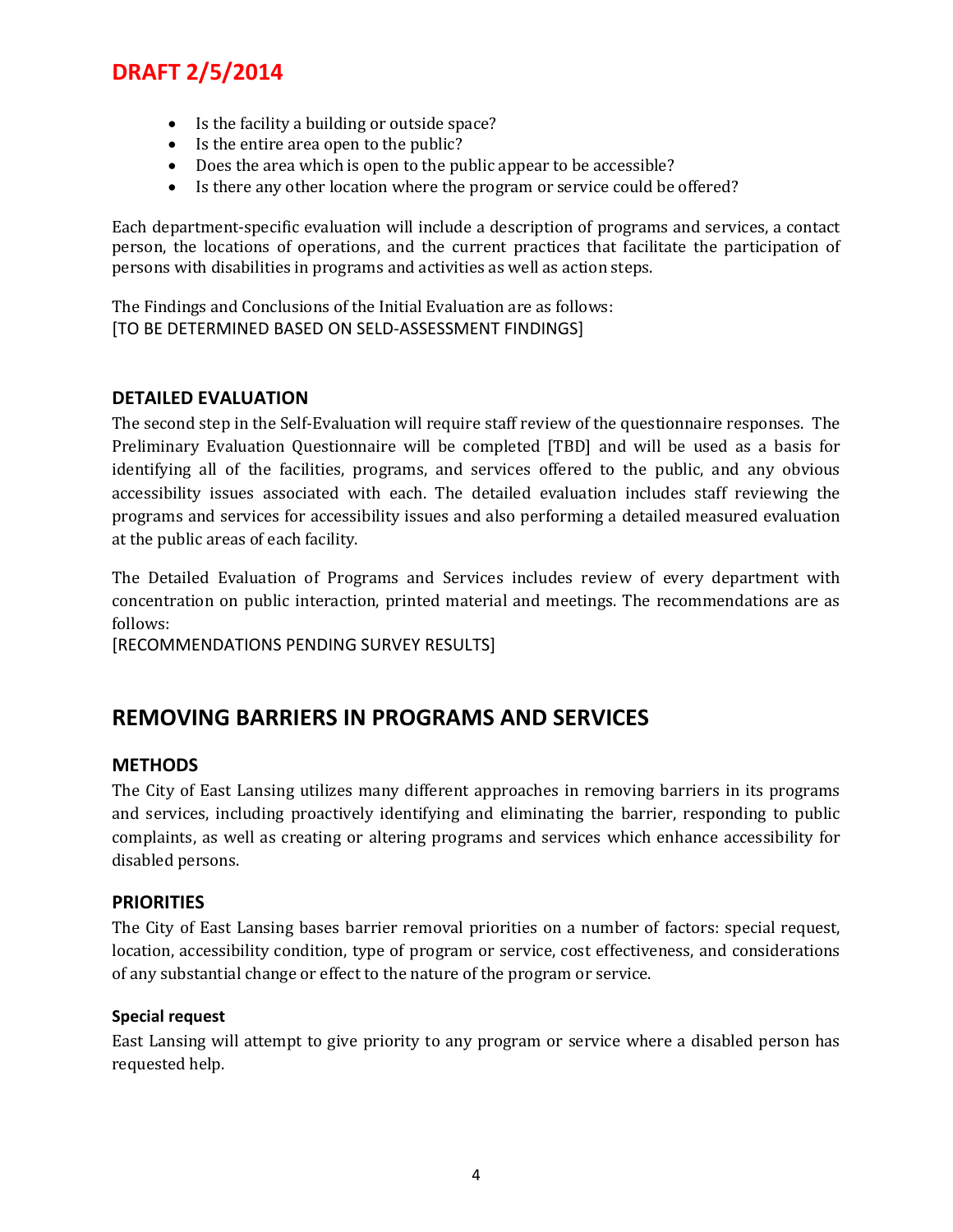#### **Location**

The location priority will be discussed in the section Removing Barriers from Facilities, below.

#### **Type of Program or Service**

East Lansing identified its programs and services priority as follows:

- 1. Services which provide a required governmental function for the public, either by federal, state, or local law, e.g., voting, public hearings, court functions, permitting, etc.
- 2. Programs with educational purposes.
- 3. Programs with recreational purposes.
- 4. The number of times per year that the specific program is offered.
- 5. Accommodations that would not substantially change the nature of the program or service.

#### **Accessibility Condition**

Using the data from the Detailed Evaluation, an accessibility condition can be determined. If the accessibility condition is extremely poor, this will elevate the level of priority when combined with the other priority factors.

#### **Substantial Change to Program**

After determining the accessibility of each program, the City of East Lansing will evaluate the necessary changes to comply with ADA mandated accessibility, and then determine if those changes will significantly alter the program in a manner which substantially changes the nature of the event. If it is not possible to make the program accessible without substantially changing it, the City of East Lansing will determine whether to continue offering the program or eliminating it altogether.

#### **Cost Effectiveness**

After the cost is determined, the cost will factor into the determination of the priority and the City of East Lansing will attempt to maximize the work accomplished for the dollars spent.

## <span id="page-7-0"></span>**REMOVING BARRIERS IN FACILITIES OPEN TO THE PUBLIC**

#### <span id="page-7-1"></span>**METHODS**

The City of East Lansing utilizes many different approaches in removing barriers from its public facilities, including proactively identifying and eliminating the barrier, responding to public complaints, ensuring the appropriate design and build-out of renovations or new construction of a facility following the most recent design guidelines, as well as changing the location of its program or service in order to provide an accessible location.

#### <span id="page-7-2"></span>**PRIORITIES**

The City of East Lansing bases barrier removal priorities on a number of factors: special requests, location, accessibility condition, and cost effectiveness.

#### **Special requests**

The City will give priority to any disabled persons that have requested assistance or filed a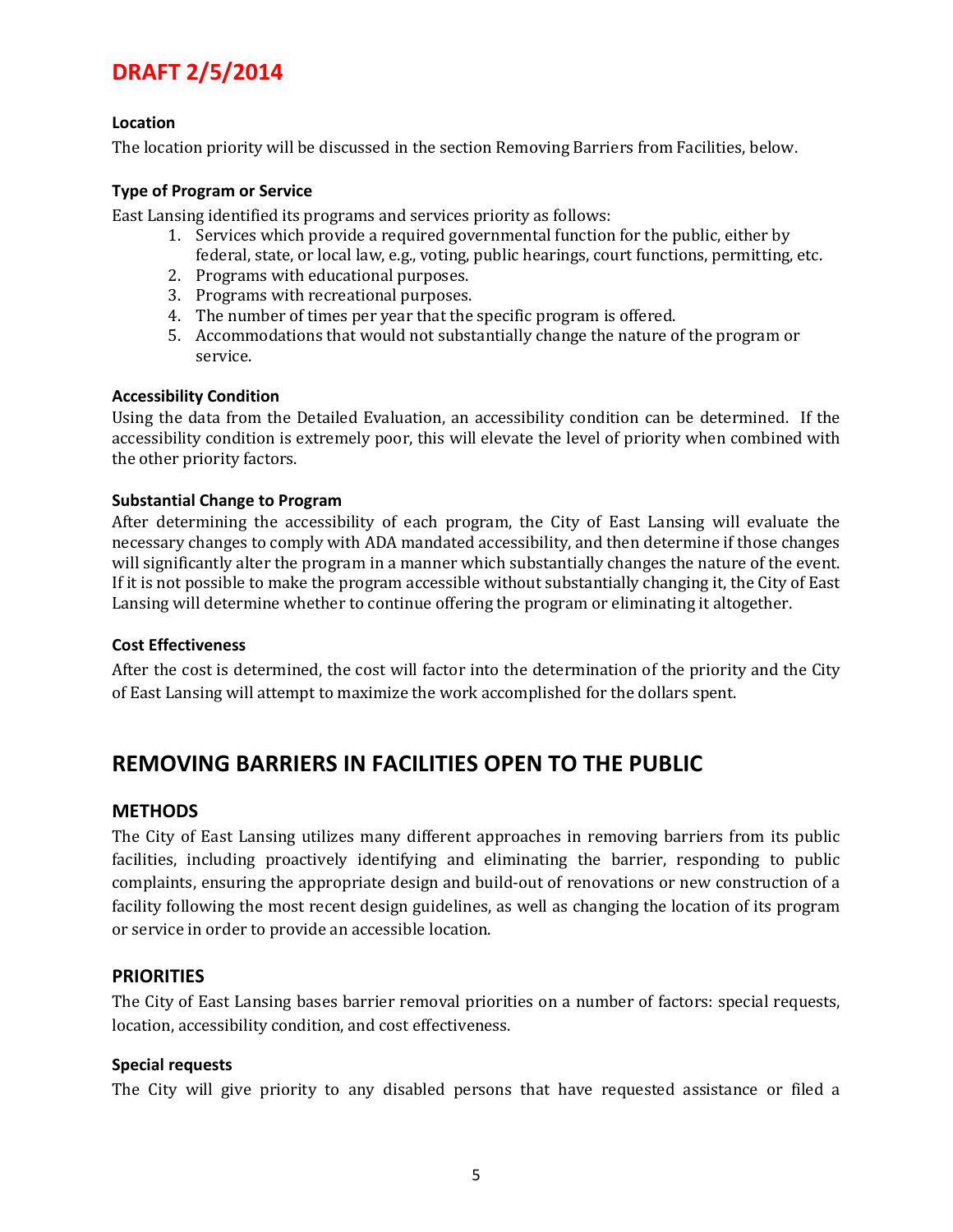complaint regarding lack of accessibility.

#### **Location**

The City identified its facilities location priority as follows:

- 1. Facilities, or areas within a facility, which are open to the public and a support a required governmental function, as required by federal, state, or local law, e.g., voting, public hearings, court functions, permitting, etc.
- 2. Facilities, or areas within a facility, which are open to the public and used for educational purposes.
- 3. Facilities, or areas within a facility, which are open to the public and used for recreational purposes.
- 4. The number of times per year that facilities, or areas within a facility, are open to the public and used for educational or recreational purposes.

#### **Accessibility Condition**

Using the data from the Detailed Evaluation, an accessibility condition can be determined. If the accessibility condition is poor, this will elevate the level of priority when combined with the other priority factors.

#### **Cost Effectiveness**

After the cost is determined for each facility, barrier removal will be prioritized using the cost factors. The cost factors will attempt to maximize the work accomplished for the dollars spent.

## <span id="page-8-0"></span>**POLICIES**

The City of East Lansing has made an ongoing commitment to ADA compliance. By instituting various policies and procedures, as described in this Transition Plan, the City is pledging to continuously review and evaluate its programs and services, facilities, and the Transition Plan approved by resolution of the City Council.

#### <span id="page-8-1"></span>**PUBLIC GRIEVANCE PROCESS**

The public grievance process is an integral part of the Transition Plan. Public grievances or requests may often drive the prioritization of improvements. The City's original ADA Grievance procedure was adopted on March 16, 1992 and was updated on January 3, 2014 to meet current best practices.

Any persons desiring to file a grievance or a request regarding accessibility of a program, service, or facility, may contact the ADA Coordinator in writing and describe the issue in detail, including the location. If the person filing the grievance needs assistance in providing the ADA Coordinator with a written grievance, assistance will be given upon request. The ADA Coordinator will route the information contained in the grievance to the appropriate City of East Lansing department for inspection and possible action. That department will then respond to the ADA Coordinator with its findings, and the ADA Coordinator will record the formal response and reply to the complainant or requestor. All grievances, requests and responses will be kept on file. Appendix D includes a copy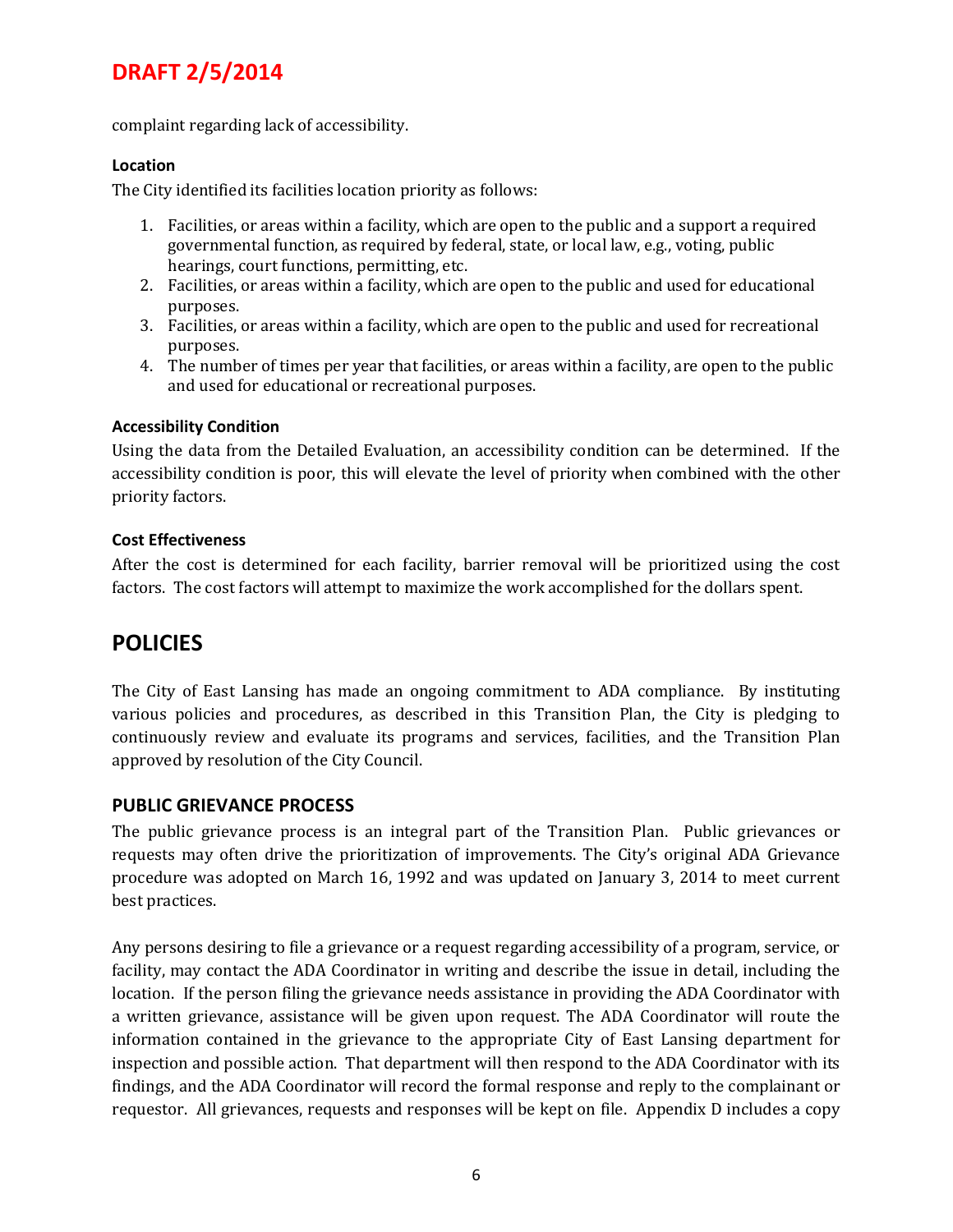of the City of East Lansing's Grievance Procedure and supporting documents for Facilities, Programs and Services.

#### <span id="page-9-0"></span>**REPORTING**

East Lansing is using two methods to inform the public and city officials about the progress being made in removing barriers. The first is the ADA web page on the City of East Lansing's web site. This page will be devoted to ADA rules, plans, contact information, policies, ordinances, and reports. The second method will be an annual report on the progress of the Transition Plan to coincide with the city's fiscal year. This report will summarize accomplishments from the previous year, plans for the upcoming year and any additional challenges that need to be addressed.

#### <span id="page-9-1"></span>**TRAINING**

The City of East Lansing will undertake a training program to ensure that the appropriate staff members are prepared for implementation of this Transition Plan. The training program would have different levels of training based upon the level of involvement of each staff member with the Plan implementation. After the initial training, ongoing training will be provided as needed.

#### **Staff Training**

Various staff members have attended the following seminars/trainings:

• [TO BE ADDED]

#### **Compliance Training for Additional Affected Staff**

The City will seek opportunities for training sessions for City personnel when available and appropriate. The sessions will include topics relating to modifying programs and facilities in order to comply with ADA regulations, as well as necessary accommodation training for personnel required to have direct contact with the general public.

## <span id="page-9-2"></span>**ESTIMATED COMPLIANCE COSTS**

The estimated cost for fully implementing this transition plan is \$X,XXX,000.

City facilities in particular have accessibility issues that cannot be definitively calculated without entering into the actual design and bid project phase. The estimated cost given in this section represents the total cost based upon the known noncompliance areas and the estimated cost to correct as determined by preliminary estimates, as well as comparison of costs associated with similar past projects. The estimated costs do not include any costs for training, data acquisition or data management.

## <span id="page-9-3"></span>**SCHEDULE**

The City of East Lansing will make reasonable efforts to improve the accessibility of facilities, programs, and services by appropriating funding for ADA compliance through the City Council. As with all budgeting decisions, the Council will determine the appropriate amount to spend each year.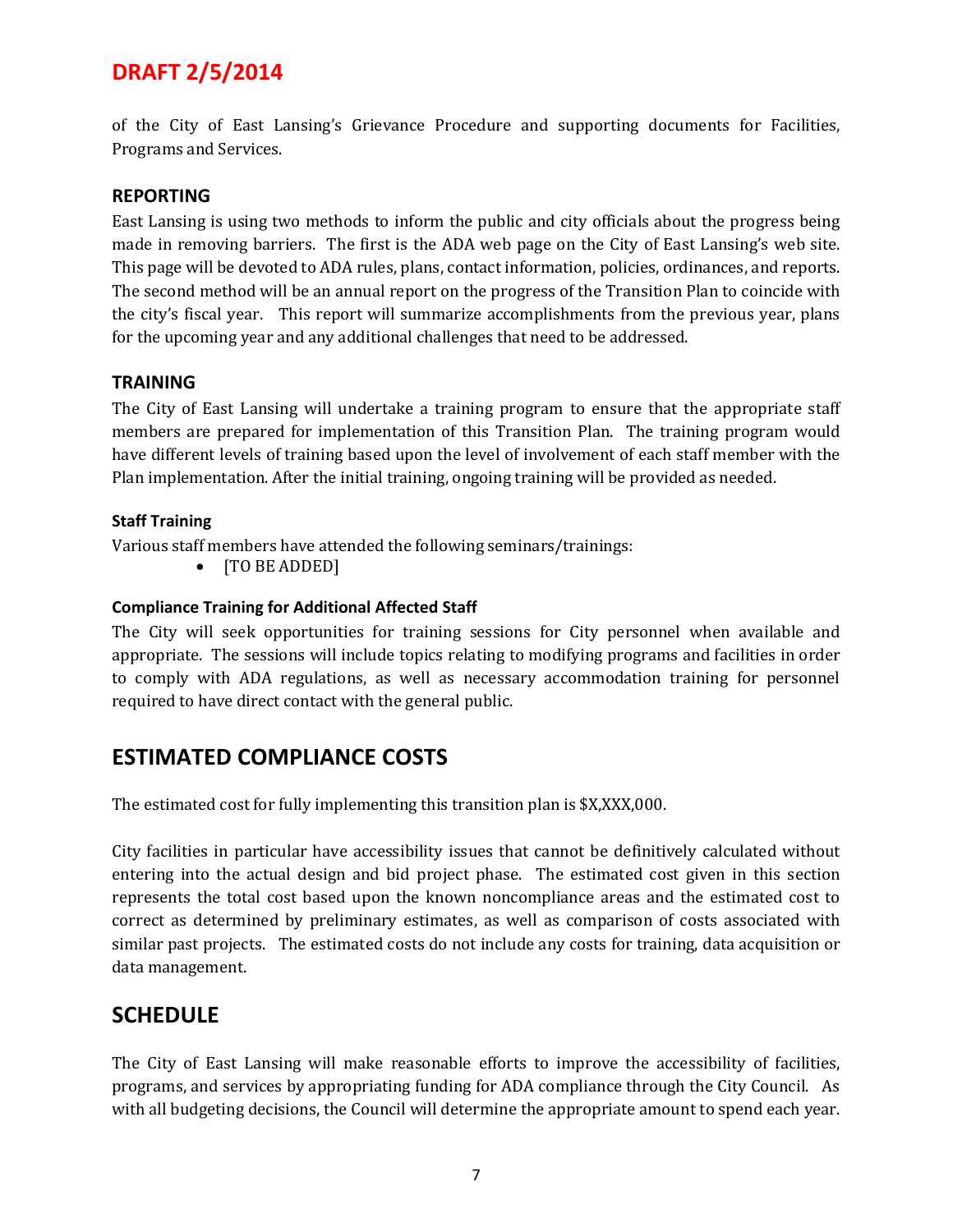There will be times when is it technically infeasible to provide technical compliance, or a program will be substantially changed by making it accessible for all persons. The City of East Lansing will choose areas with high priority and solvability before moving on to lower priorities unless a specific request is made by the public or aggrieved persons.

The City of East Lansing will also apply the concept of Program Access under Title II of the ADA. Program Access does not necessarily require a public entity to make each of its existing facilities accessible to and usable by individuals with disabilities, as long as the program as a whole is accessible. With that in mind, it is the intent of the City of East Lansing to use the following phased schedule as a guide for compliance:

| <b>Buildings/Facilities</b>                | 2014 | 2015 | 2016 | 2017 | 2018 |
|--------------------------------------------|------|------|------|------|------|
| <b>Bailey Community Center</b>             |      |      |      |      |      |
| City Hall/54B District Court               |      |      |      |      |      |
| <b>East Lansing Public Library</b>         |      |      |      |      |      |
| Family Aquatic Center & Softball Complex   |      |      |      |      |      |
| Hannah Community Center                    |      |      |      |      |      |
| <b>Orchard Street Pumphouse</b>            |      |      |      |      |      |
| <b>Public Works Facility</b>               |      |      |      |      |      |
| <b>Soccer Complex</b>                      |      |      |      |      |      |
| Valley Ct. Community Center                |      |      |      |      |      |
| Parking Garages/Lots                       |      |      |      |      |      |
| Parks and Playgrounds                      |      |      |      |      |      |
| Public Infrastructure - Sidewalks/Ramps    |      |      |      |      |      |
|                                            |      |      |      |      |      |
| <b>Programs and Services</b>               |      |      |      |      |      |
| Web Site                                   |      |      |      |      |      |
| <b>Staff Reports and Council Documents</b> |      |      |      |      |      |
| Applications, Forms, Other Materials       |      |      |      |      |      |
|                                            |      |      |      |      |      |
| <b>Expected Minimum Timeframe</b>          |      |      |      |      |      |
| <b>Potential Timeframe Extension</b>       |      |      |      |      |      |

### <span id="page-10-0"></span>**RESPONSIBLE INDIVIDUAL**

<span id="page-10-1"></span>The official responsible for the implementation of the City of East Lansing's ADA Transition Plan is:

Glen Dempsey, Building and Code Administrator, ADA Coordinator Email: [gdempsey@cityofeastlansing.com](mailto:gdempsey@cityofeastlansing.com) Phone: (517) 319-6878 410 Abbot Road East Lansing, MI 48823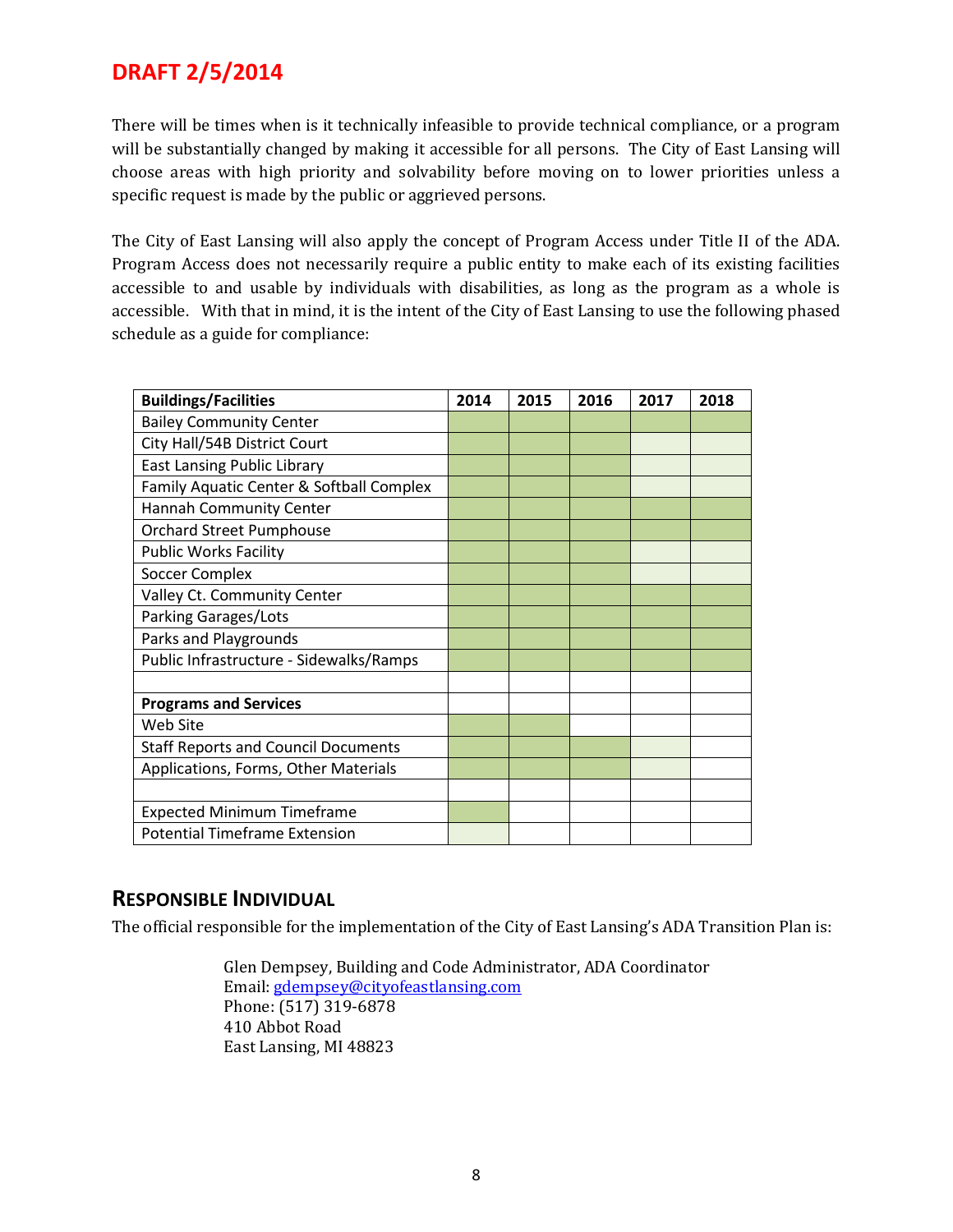## **PUBLIC INPUT**

The City of East Lansing provided opportunities for individuals to comment on this Transition Plan, which included:

- Electronic copies made available on the City of East Lansing's web site
- Document copies made available at City Hall, Department of Public Works, Hannah Community Center, and the East Lansing Public Library
- Special presentation at a City Council public meeting on  $2014$

The City of East Lansing published legal notices in the City Pulse on \_\_\_\_\_\_\_\_, 2014 and a story was published in the Town Courier on \_\_\_\_\_\_\_\_\_\_. Copies of that notice and story are attached as Attachment \_\_\_. Invitations were sent to all City of East Lansing Boards, Commissions and a number of special interest groups. These notices also provided instructions regarding the timetable for comments and where to send them. Public comments were accepted for a period of no less than 30 days, ending \_\_\_\_\_\_\_\_\_\_\_\_\_\_\_\_\_\_\_\_, 2014. Public comment form is available on Attachment \_\_\_.

Formal adoption of the Transition Plan is proposed to take place on \_\_\_\_\_\_\_\_\_\_, 2014. It will be available on the website and by written formal request to the ADA Coordinator.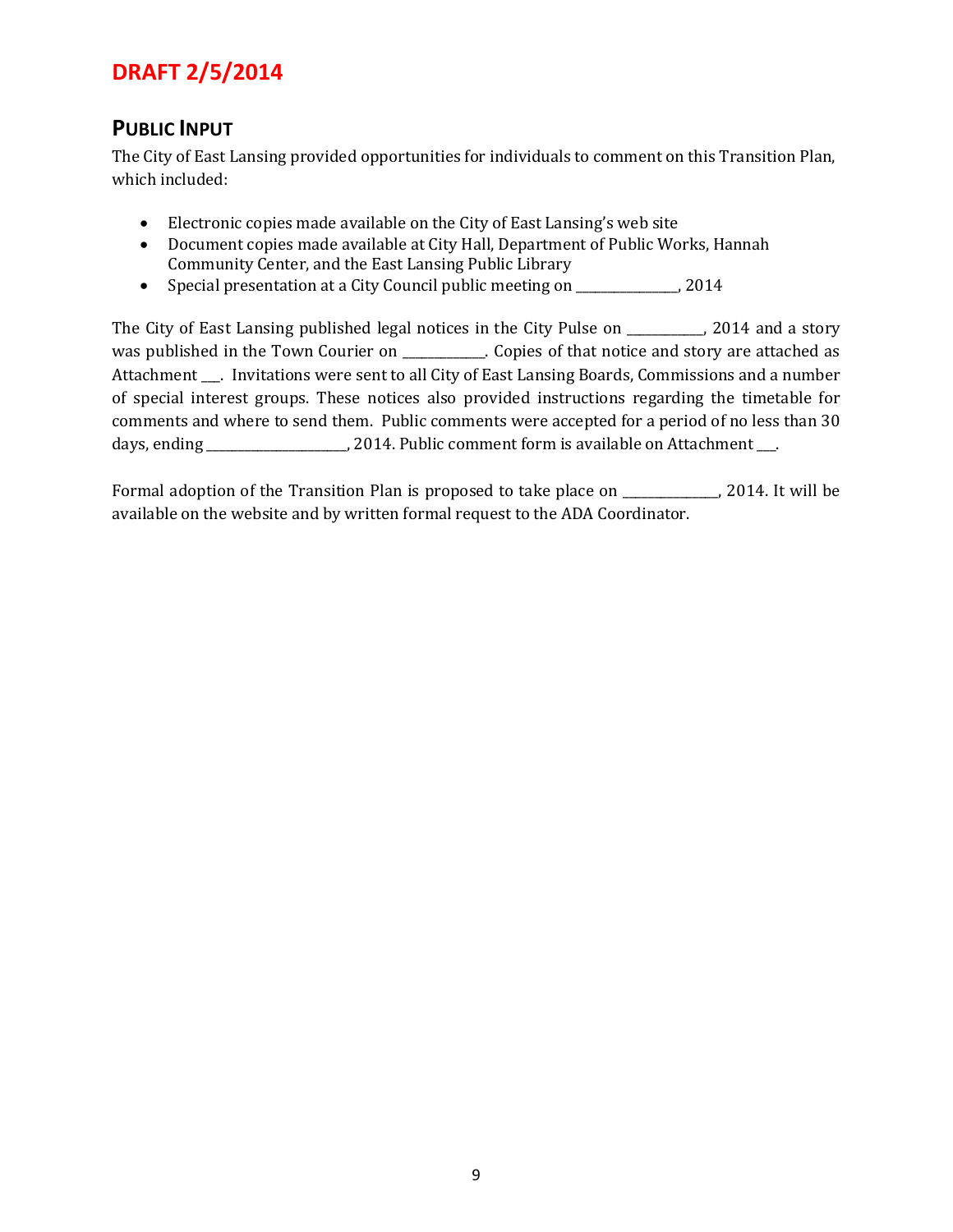## **Appendix A – City Facilities**

| <b>Buildings (Public Programs/Services)</b>                                                                                                                                                                                                                     | <b>Address/Location</b> |  |  |
|-----------------------------------------------------------------------------------------------------------------------------------------------------------------------------------------------------------------------------------------------------------------|-------------------------|--|--|
| <b>Bailey Community Center</b><br>Childcare Program<br>$\bullet$<br>Meetings<br>Sports & Recreational Programs<br>٠                                                                                                                                             | 300 Bailey              |  |  |
| City Hall/54B District Court<br><b>Customer Service/Payments</b><br>Meetings<br>$\bullet$                                                                                                                                                                       | 410 Abbot/100 Linden    |  |  |
| East Lansing Public Library<br>Meetings<br><b>Patron Services</b><br>$\bullet$                                                                                                                                                                                  | 950 Abbot Rd.           |  |  |
| Family Aquatic Center & Softball Complex<br><b>Various Recreational Activities</b>                                                                                                                                                                              | 6400 Abbot Road         |  |  |
| Hannah Community Center<br><b>Event Rentals</b><br>$\bullet$<br><b>Fitness Center</b><br>Meetings & Conferences<br>Prime Time Seniors' Program<br>Sports, Recreational, & Cultural Programs<br><b>Swimming Pool</b><br><b>Theater Performances</b><br>$\bullet$ | 819 Abbot Road          |  |  |
| <b>Orchard Street Pumphouse</b><br><b>Community Events</b>                                                                                                                                                                                                      | 368 Orchard Street      |  |  |
| <b>Public Works Facility</b><br><b>Customer Service</b><br>Self-Serve Recycling Facility                                                                                                                                                                        | 1800 E. State Road      |  |  |
| <b>Soccer Complex</b><br>Soccer Games and Tournaments                                                                                                                                                                                                           | 3700 E. Coleman Road    |  |  |
| <b>Valley Court Community Center</b><br>Senior Citizen Respite Care                                                                                                                                                                                             | 201 Hillside Ct.        |  |  |
| <b>Public Infrastructure</b><br>Sidewalks/Ramps                                                                                                                                                                                                                 | various                 |  |  |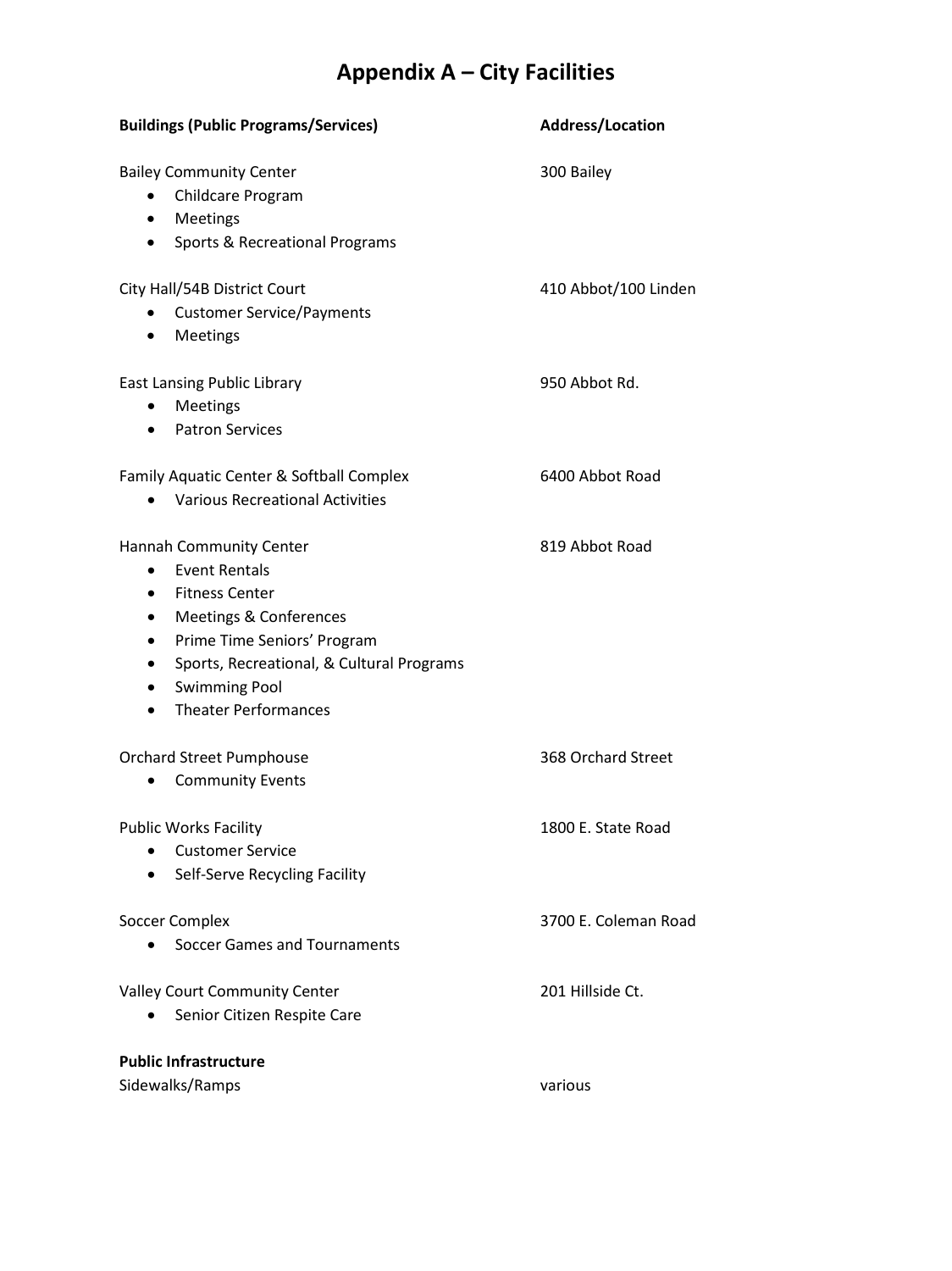## **Appendix A – City Facilities**

#### **Parking Garages/Lots Address/Location**

Charles Street Garage Charles & Albert Division Street Garage **Division & Albert** Grove Street Garage 300 Grove St. M.A.C. Avenue Garage 333 M.A.C. Ave. Lot 1 100/200 Albert Ave. Lot 4 300 block Abbot Lot 7 126 Bailey Street Lot 11 139 Bailey St. Lot 15 East (City Hall) 400 block Abbot Lot 15 West 15 West 15 West 15 West 15 West 15 West 16 West 16 West 16 West 16 West 16 West 16 West 16 West 16 W Lot 16 300 block Albert (CVS)

#### **Parks and Playgrounds**

Community Parks

- 
- Albert A White Memorial Park Northern Tier Bike Trail
- 
- Burcham Road Park Valley Court Park
- E.L. Hannah Britton Field

#### Neighborhood Parks

- Abbey Road Glencairn
- 
- Clifton Triangle  **Hawk Nest**
- 

#### Mini-Parks/Playlots

- 
- 
- Ehinger Shaw
- 
- Glenhaven Stoddard
- Harrison Road Tamarisk
- Hidden River Wolf Court

Lot 8 Valley Court/Evergreen

- Abbot Road Park Northern Tail Dog Park
	-
- Bailey Park Patriarche Park
	-
	-
- Ashton Lakes Harrison Meadows
	-
- Emerson Henry Fine
- Avondale Square Linear Musselman/Ledebuhr Welcome
- Avondale Square Tot Lot **•** NF Smith (Orchard Street)
	-
- Forest Shaw Water Tower
	-
	-
	-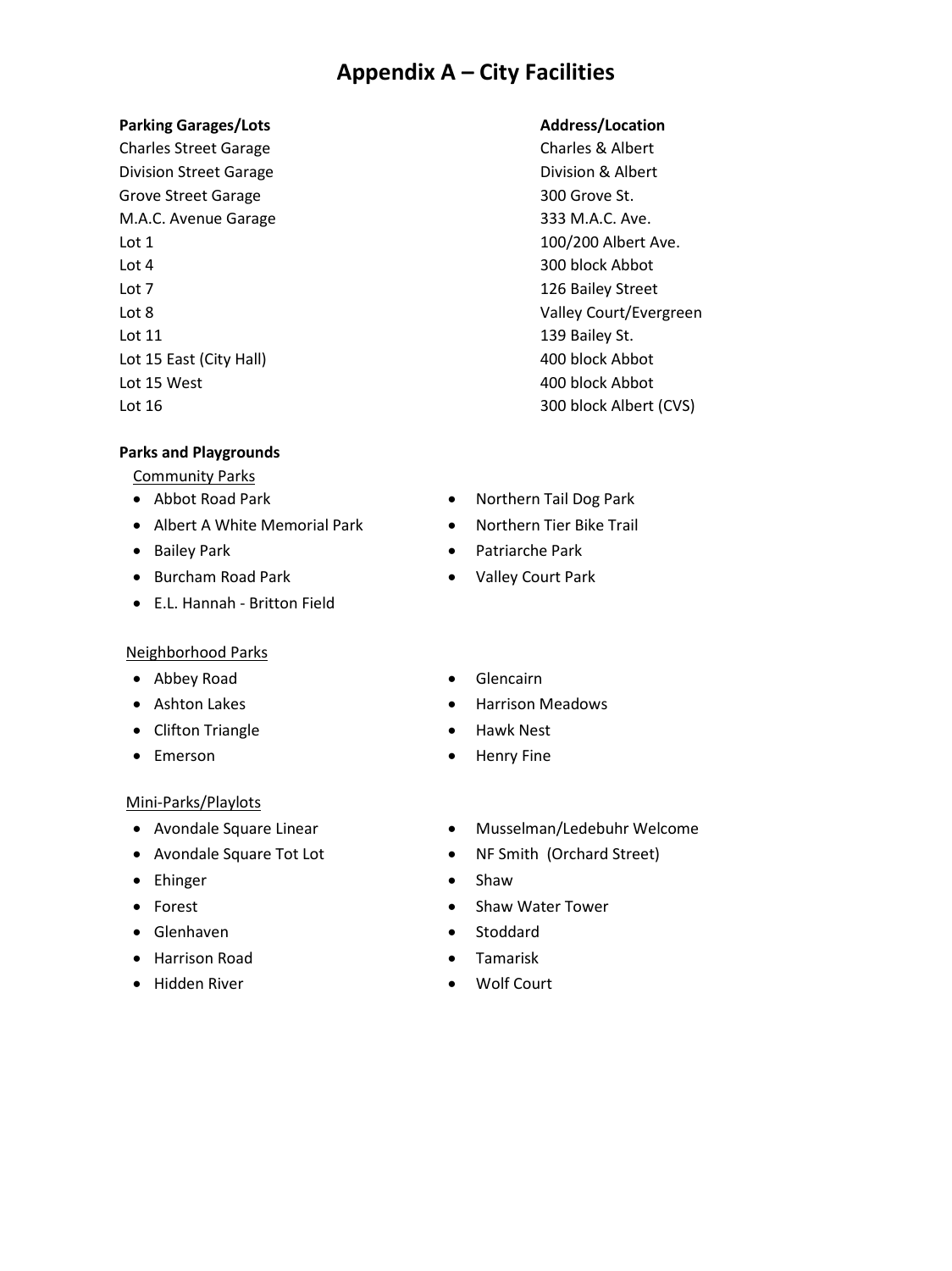## **Appendix B**

## **Americans with Disabilities Act Self-Evaluation Questionnaire - Program, Services, and Activities**

#### **DEPARTMENT**:

#### **CONTACT PERSON**:

**PHONE**:

#### **E-MAIL**:

*The ADA prohibits the denial of services or benefits to persons with disabilities. In the performance of common, every day services provided by local units of government, you must ensure that all services are available in some way to persons with all disabilities. To better allow us to understand each department's interactions with the public, we request that you complete this questionnaire. Your responses are vital to ensuring that modifications can be made throughout the City to ensure access to all programs and services, if necessary. Please discuss with your staff as needed to provide thorough, complete, and accurate responses to each question. The information provided is intended to allow for changes throughout the City to provide equal access to programs and activities to everyone, without exception.* 

- 1. What programs or services are offered in your department to the public? Please list them and also indicate the level of interaction your department has with the public (infrequent, frequent, etc.).
- 2. Are all programs offered by your department available to persons with disabilities noted below? Consider the unique challenge each presents to you and the person, i.e., can someone in a wheelchair see over your service counter?, how you would communicate with someone with a severe hearing loss?, etc.)
	- a. Physical challenge? (Uses a wheelchair, can't stand for long periods, etc.)
	- b. Sensory challenge? (Visual loss or hearing loss)
	- c. Cognitive challenge? (May have difficulty understanding)
- 3. Are programs, services or activities offered by your department the same for people with disabilities or are separate or different accommodations necessary? Explain.
- 4. Do any programs segregate people with disabilities from others participating in the same program service or activity?
- 5. Are reasonable modifications necessary to provide programs, services, and activities? If so, what are your suggestions?
- 6. Does your department offer any permits, licensing, or certifications to citizens (building permits, voter registration, etc.)? If YES, please list.
- 7. What auxiliary aids are provided for people with hearing impairments (may include: qualified interpreters, note takers, computer-aided transcription services, written materials, telephone handset amplifiers, assistive listening systems, telephones compatible with hearing aids, closed caption decoders, open and closed captioning, telecommunications devices for deaf persons (TDDs),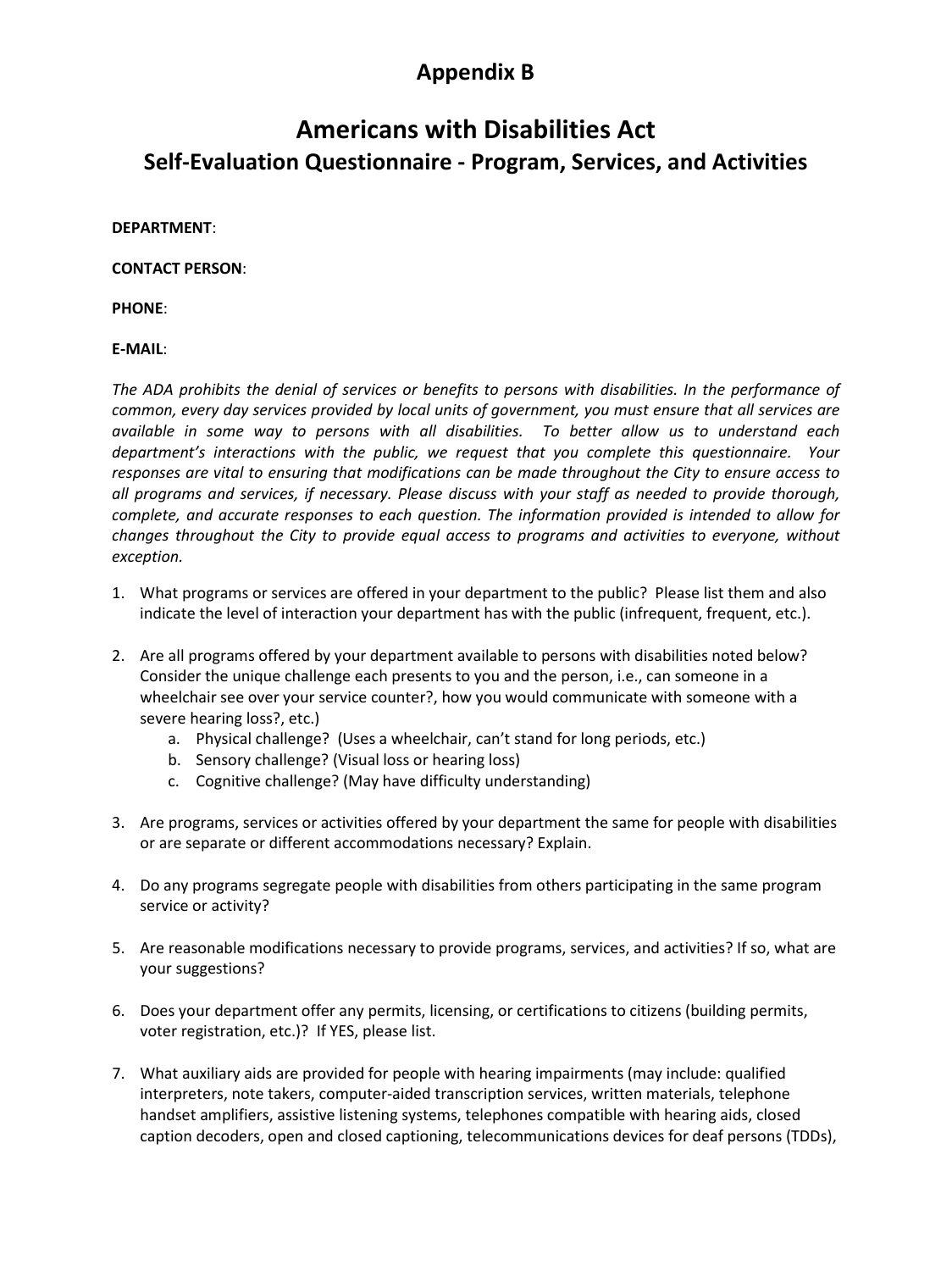## **Appendix B**

videotext displays, and exchange of written notes) and where are they located?

- 8. What auxiliary aids are provided for people with visual impairments and where are they located? (e.g., qualified readers, Braille materials, large print materials, and assistance in locating items)
- 9. What auxiliary aids are provided for people with cognitive impairments and where are they located? (e.g., computer terminals, speech synthesizers, and communication boards)
- 10. Do any of the programs offered by your department have papers or documents that are given to employees or the public? Please list and include all publications.
- 11. Do any of the programs have any audio/visual media that is offered to employees or to the public? Please list and include information also on the City web site.
- 12. Do you have existing ADA policies and procedures in place for each program?
- 13. Has your department designated an employee to act as liaison to the City ADA Coordinator? If so, who is it? How long have they been performing this function? Have they previously attended ADArelated training?
- 14. Has anyone in your department had any training specific to the ADA? If so identify the staff person, who provided the training, what the topic of the training was, and the date(s) of the training.
- 15. Has your department had any interactions with persons with a disability? If so, identify the type of disability and the methods used to provide equal service to them.
- 16. Do you have any recommendations for changes that would allow your department to better serve persons with disabilities?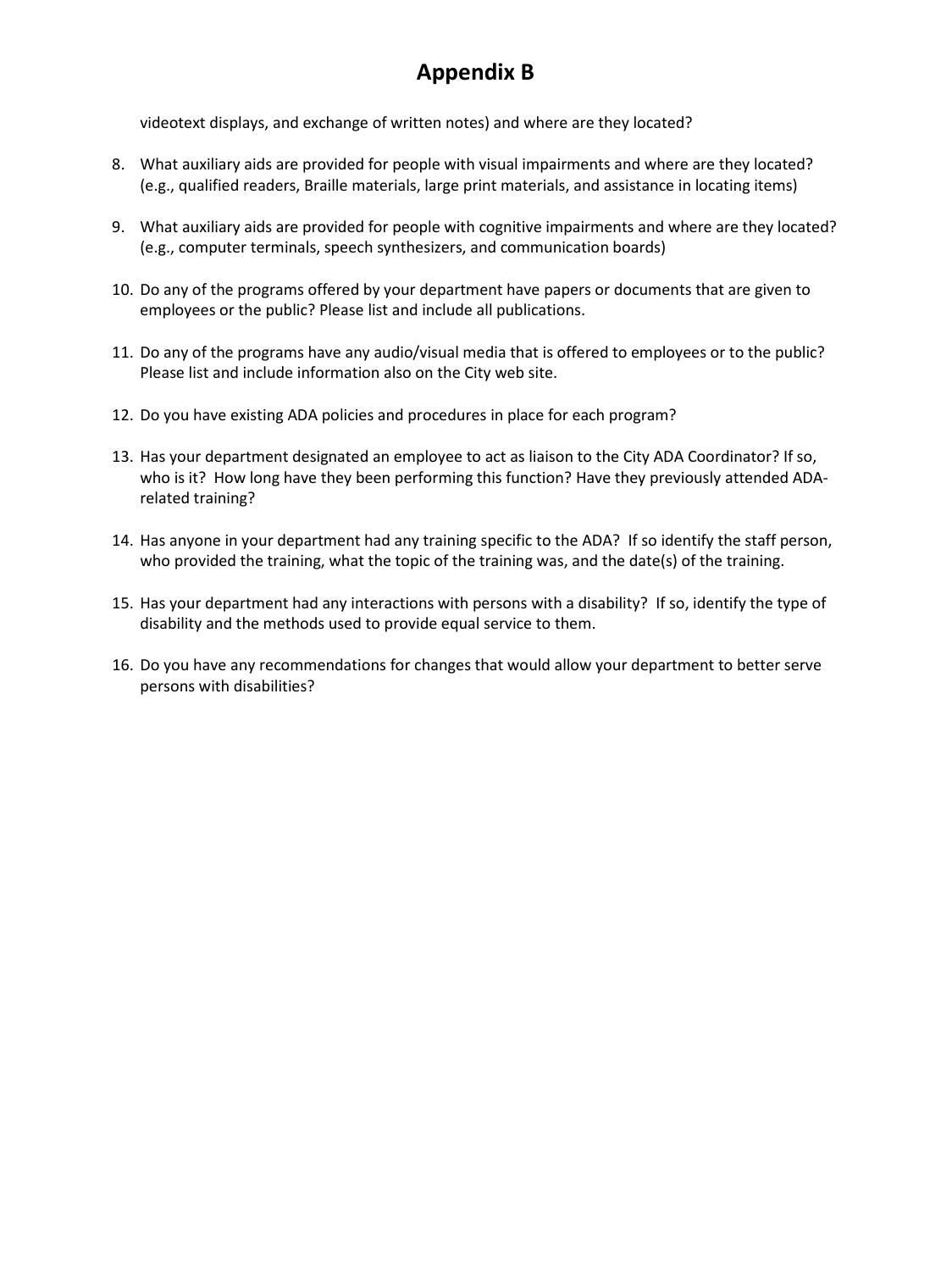## **Appendix C – Preliminary Building Assessment**

## ADA Summary East Lansing Facilities (Preliminary Inventory)

City Hall

Door Pressures/ Push & Pull

|                                      | Door<br>Count | Compliant<br>Doors | Percent of<br>Compliancy |
|--------------------------------------|---------------|--------------------|--------------------------|
| <b>First Floor</b><br>$\bullet$      | 87            | 10                 | 11.5%                    |
| Second Floor<br>$\bullet$            | 95            | 7                  | 7.4%                     |
| <b>Basement</b><br>٠                 | 63            |                    | 1.6%                     |
| Power Assisted<br>٠                  | 4             | 4                  | 100.0%                   |
| <b>Facility Total</b><br>$\bullet$   | 249           | 22                 | 8.8%                     |
| <b>Public Accesable</b><br>$\bullet$ | 50            | 18                 | 36.0%                    |

#### Door Lever/ Handles & Locks

| ルハコ       |                         |       |           |            |
|-----------|-------------------------|-------|-----------|------------|
|           |                         | Door  | Compliant | Percent of |
|           |                         | Count | Doors     | Compliancy |
| $\bullet$ | <b>First Floor</b>      | 89    | 58        | 65.2%      |
| $\bullet$ | Second Floor            | 95    | 62        | 65.3%      |
| $\bullet$ | <b>Basement</b>         | 63    | 30        | 47.6%      |
| $\bullet$ | <b>Facility Total</b>   | 251   | 150       | 59.8%      |
| $\bullet$ | <b>Public Accesable</b> | 52    | 49        | 94.2%      |
|           |                         |       |           |            |

#### Bathrooms

|                         | Element                   | Staff or<br>Public | Element<br>Count | Compliant<br>Elements | Percent of<br>Compliancy |
|-------------------------|---------------------------|--------------------|------------------|-----------------------|--------------------------|
| <b>First Floor</b><br>٠ | <b>Stalls</b>             | Public             | 2                | 2                     | 100.0%                   |
|                         | <b>Water Borne Basins</b> | Public             | 3                | 3                     | 100.0%                   |
|                         | <b>Dispensers</b>         | Public             | 10               |                       |                          |
|                         | <b>Grab Bars</b>          | Public             | 2                | 1                     | 50.0%                    |
|                         | <b>Mirrors</b>            | Public             | 2                | 2                     | 100.0%                   |
|                         | Plumbing                  | Public             | 3                | 0                     | 0.0%                     |
|                         | <b>Plumbing Guards</b>    | Public             | 3                | 0                     | 0.0%                     |
|                         | Threashold                | Public             | 2                | 2                     | 100.0%                   |
| Second Floor            | <b>Stalls</b>             | Public             | 4                | 4                     | 100.0%                   |
|                         | <b>Water Borne Basins</b> | Public             | 4                | 4                     | 100.0%                   |
|                         | <b>Dispensers</b>         | Public             | 2                | 1                     | 50.0%                    |
|                         | Grab Bars                 | Public             | 2                | 2                     | 100.0%                   |
|                         | <b>Mirrors</b>            | Public             | 2                | 2                     | 100.0%                   |
|                         | Plumbing                  | Public             | 4                | 4                     | 100.0%                   |
|                         | <b>Plumbing Guards</b>    | Public             | 4                | 0                     | 0.0%                     |
|                         | Threashold                | Public             | 4                | 0                     | 0.0%                     |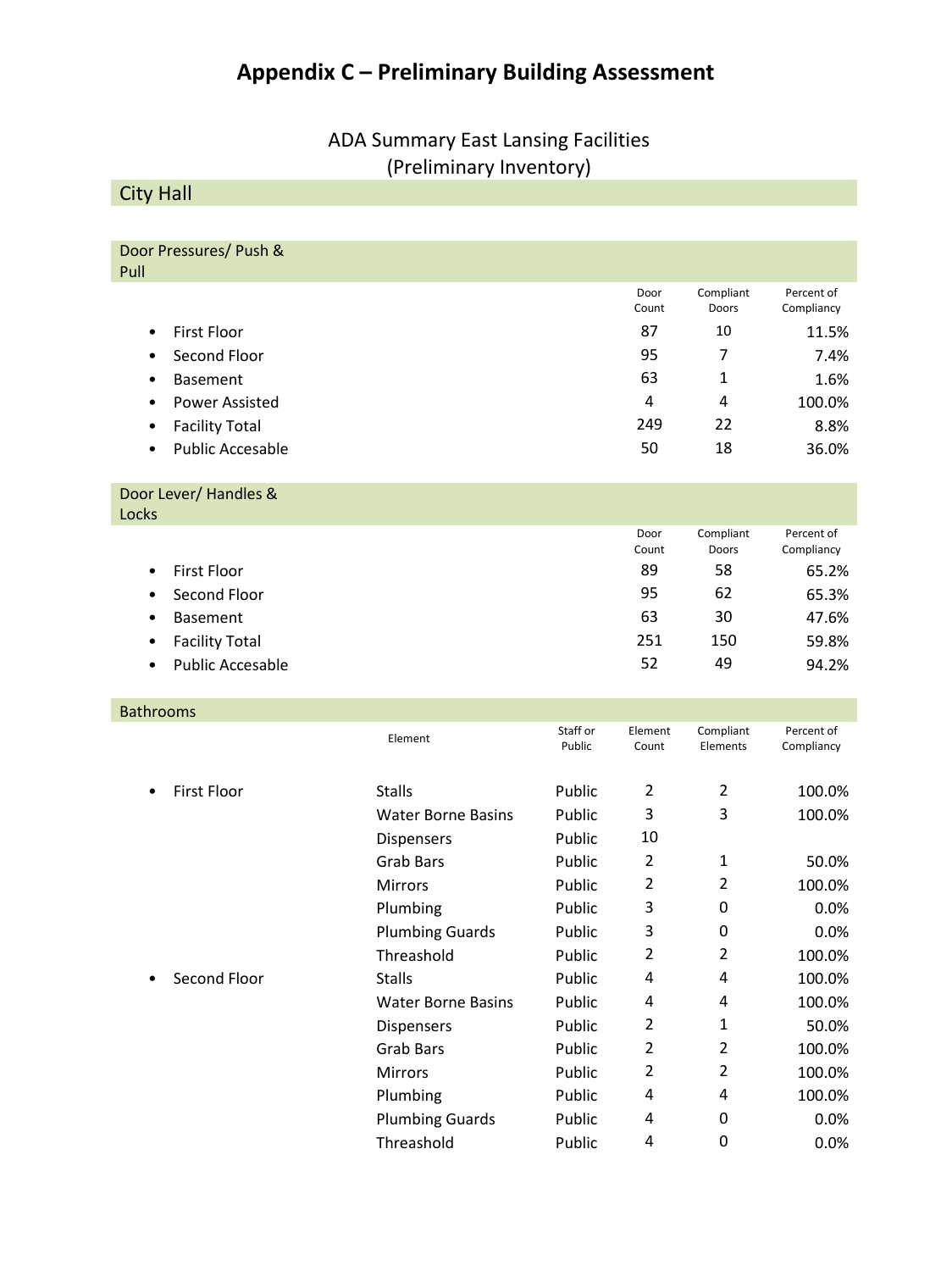## **Appendix C – Preliminary Building Assessment**

| <b>Basement</b>           | <b>Stalls</b>             | Staff              | 3              | 3                | 100.0%                   |
|---------------------------|---------------------------|--------------------|----------------|------------------|--------------------------|
|                           | <b>Water Borne Basins</b> | <b>Staff</b>       | 3              | $\overline{2}$   | 66.7%                    |
|                           | Dispensers                | <b>Staff</b>       |                |                  |                          |
|                           | <b>Grab Bars</b>          | <b>Staff</b>       | $\overline{2}$ | $\overline{2}$   | 100.0%                   |
|                           | <b>Mirrors</b>            | Staff              | $\overline{2}$ | $\overline{2}$   | 100.0%                   |
|                           | Plumbing                  | <b>Staff</b>       | 3              | 3                | 100.0%                   |
|                           | <b>Plumbing Guards</b>    | Staff              | 3              | 0                | 0.0%                     |
|                           | Threashold                | <b>Staff</b>       | 3              | $\overline{2}$   | 66.7%                    |
|                           |                           |                    |                |                  |                          |
| <b>Drinking Fountains</b> |                           |                    |                |                  |                          |
|                           |                           |                    | Count          | Compliant        | Percent of<br>Compliancy |
| <b>First Floor</b><br>٠   |                           |                    | 2              | 0                | 0.0%                     |
| Second Floor              |                           |                    | $\overline{2}$ | 0                | 0.0%                     |
| <b>Basement</b><br>٠      |                           |                    | 1              | 1                | 100.0%                   |
|                           |                           |                    |                |                  |                          |
| Ramps/Exterior            |                           |                    |                |                  |                          |
|                           |                           | Staff or<br>Public | Count          | Compliant        | Percent of<br>Compliancy |
| City Hall East Entry<br>٠ |                           | <b>Staff</b>       | $\mathbf{1}$   | 0                | 0.0%                     |
| City Hall Main Entry<br>٠ |                           | Public             | 1              | 0                | 0.0%                     |
| 54B Entry<br>٠            |                           | Public             | 1              | 1                | 100.0%                   |
| Police Entry<br>٠         |                           | Public             | $\mathbf 0$    | $\boldsymbol{0}$ | <b>NA</b>                |
|                           |                           |                    |                |                  |                          |

Signage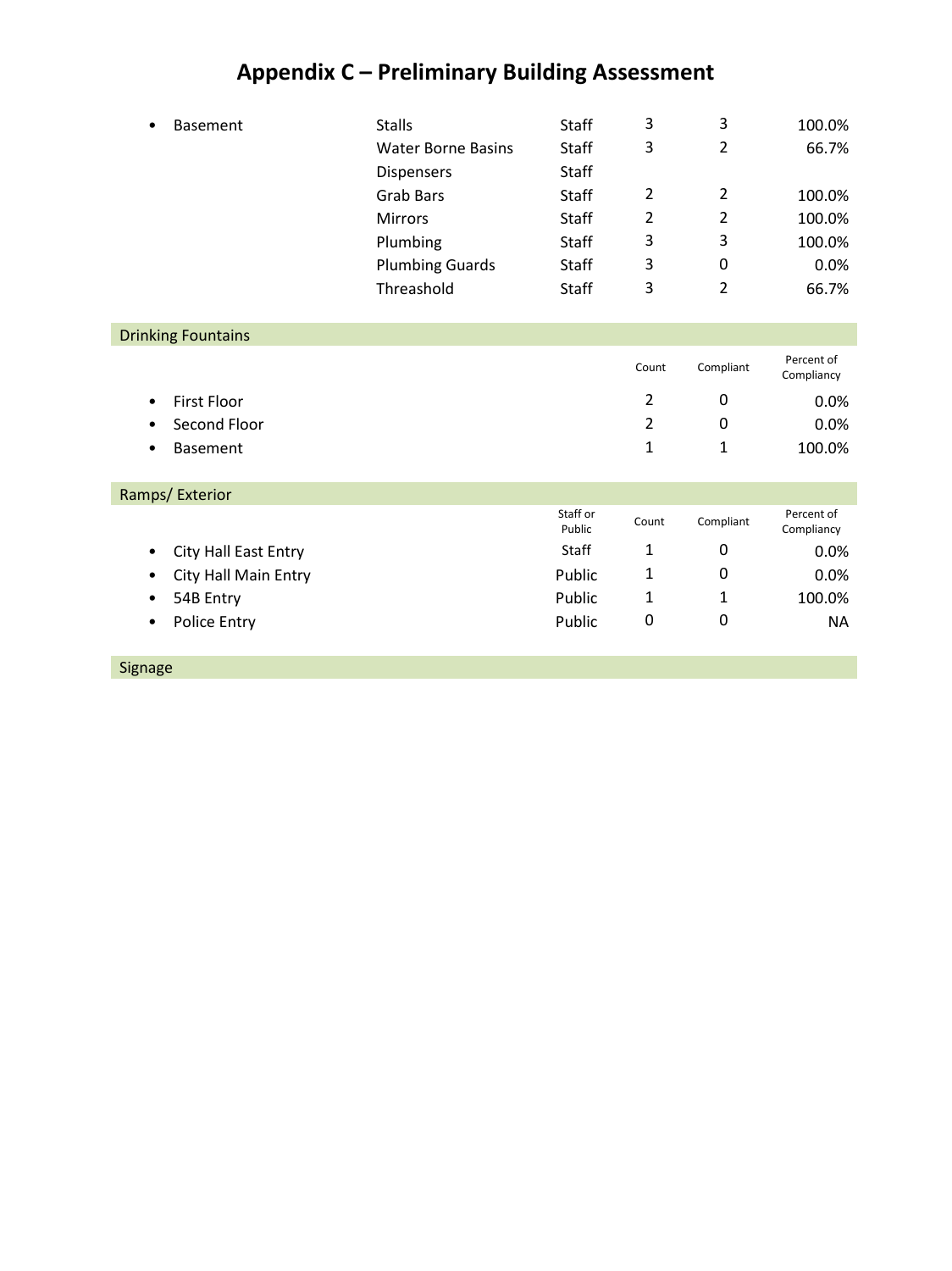## *The High Cost of Free Parking*  **By Donald Shoup**

Summarized by **Tri-State Transportation Campaign**  350 W 31<sup>st</sup> Street, New York, NY 10001 p: (212) 268-7474 f: (212) 268-7333 www.tstc.org

The matter of parking is largely taken for granted, until you're circling the block looking for that elusive space. Even for many transportation professionals and urban planners, parking tends to be little more than an afterthought. But a major new treatise by UCLA professor **Donald Shoup**  makes a strong case for more attention to parking. Shoup determines that in the United States, off-street parking consumes an area roughly the size of Connecticut. If global car ownership rates catch up with those in the U.S., and assuming just one off-street space per car, an area the size of England would need to be paved to house the world's car fleet (during the 95 percent of the day when it's not on the road).

Shoup contends that many of the woes associated with America's car culture can be linked directly to the lack of rational attention to parking. More specifically, he argues that the **oversupply of free parking** (he estimates 99 percent of parking in the U.S. is free) is an enormous public subsidy that makes driving less expensive than it should be, further skewing travel choices. In fact, transportation suffers from the same "tragedy of the commons" relative to parking observed with regard to fisheries and other free and un-owned resources. Zoning requirements for overly-abundant off-street parking and failure to charge appropriately for curb parking result in extra air pollution, higher oil consumption, traffic congestion, and sprawl.

Less obviously, **parking requirements increase the cost of housing, as well as goods and services**. For urban areas, Shoup summarizes these effects quoting Mumford: "The right to have access to every building in the city by private motorcar in an age when everyone possesses such a vehicle, is actually the right to destroy the city."

For those who don't have the time to read *The High Cost of Free Parking's* hefty 700 pages, we have summarized Shoup's major findings into three sections following the outline of his book: zoning codes' influence on the proliferation of free parking, the cruising-for-parking phenomenon, and Shoup's policy recommendations.

#### **The Problem With Zoning**

According to the American Planning Association, cities set parking requirements for at least 662 different land uses – everything from "adult entertainment" establishments to nunneries (e.g. 1) space per patron, plus 1 space per employee on the largest working shift for adult entertainment and 1 space per 10 nuns for the nunnery). Shoup says the requirements are often simply pulled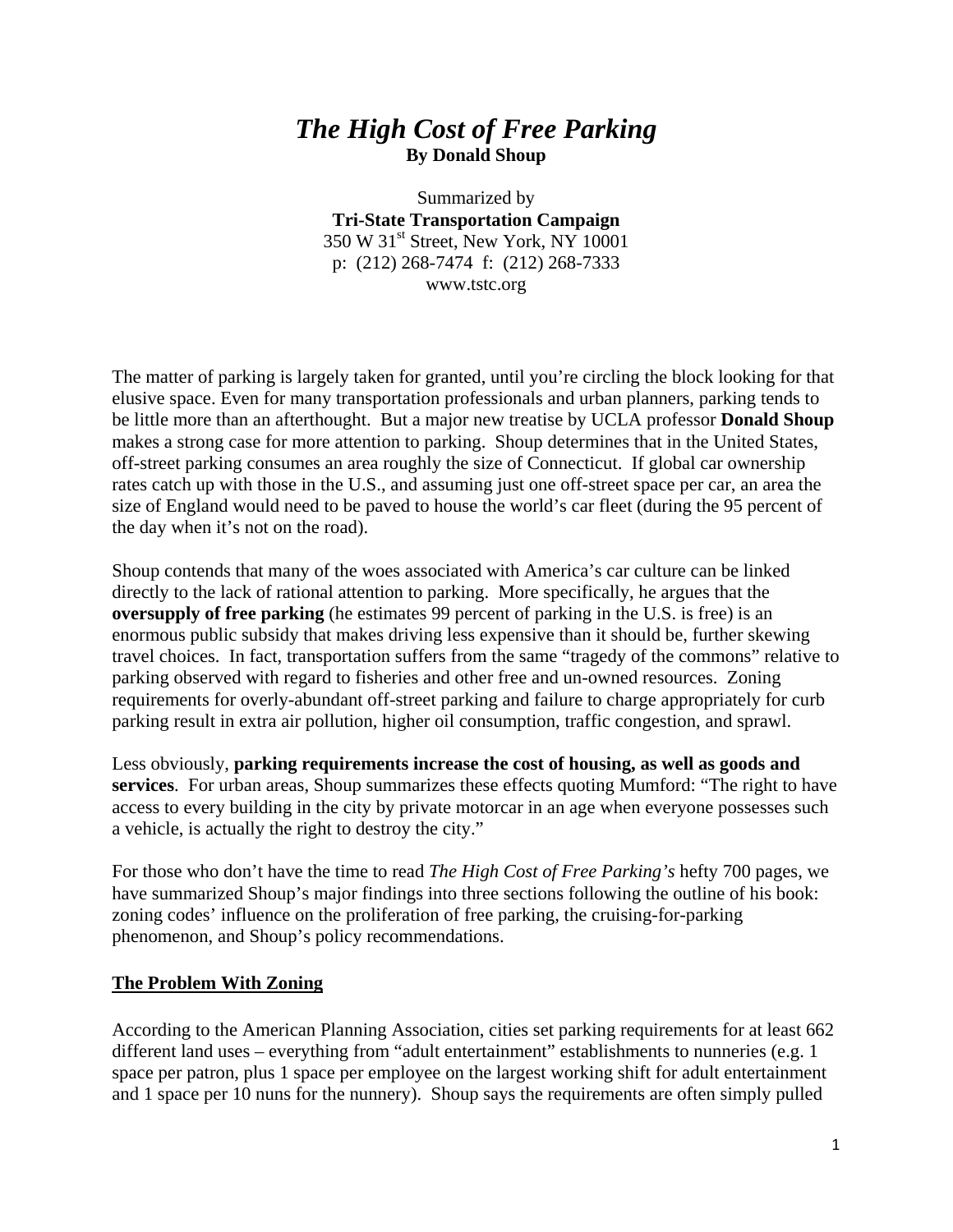out of thin air. There are two primary sources for these requirements: the parking requirements of neighboring communities and the Institute of Transportation Engineers' (ITE) *Parking Generation* manual. Both sources are problematic, but the second is all the more troubling in its faults because it purports to be scientific.

*Parking Generation* recommends the exact number of parking spaces needed per square foot for dozens of different land uses, and supports those figures with scatter plots and studies. But Shoup shows that the recommendations are in fact derived from far too few studies to be reliable. Half of the parking generation rates are based on four or fewer studies and 22 percent are based on a single study. But even if an adequate number of studies had been analyzed, the rates would still be skewed high because nearly all of the studies examine the demand for *free* parking during times of peak demand in suburban locations with few, if any, alternatives to driving. Shoup compares this to the demand for free pizza. The slices go a lot more quickly if they are free than if they are sold at an appropriate price.

Shoup says "city planners sometimes mistake Pandora's box for a toolkit." With the best of intentions, planners have "cured" parking shortages with a tonic that has made matters worse. The practice of setting off-street parking requirements in city zoning codes has become fully entrenched. Even for low-income housing projects where a majority of residents can't afford a private vehicle, zoning codes require vast parking lots to meet a demand that will never materialize. Those lots not only add to the cost of a development, they also require that land which could otherwise be used for housing (or landscaping, etc). Overall, parking requirements increase the cost and diminish the supply of housing, and this effect is not limited just to lowincome developments. A San Francisco study found that requirements for off-street parking increased housing prices by an average of \$47,000 and increased the household income necessary to purchase a house from \$67,000 annually to \$76,000.

Shoup calculates that parking requirements impose a public subsidy for drivers that came to at least \$127 billion in 2002 (total annual land, capital and operating costs of U.S. off-street parking) and may be closer to \$374 billion. For comparison, in 2002 federal Medicare spending was \$231 billion and for the military was \$349 billion. Shoup calculates that the value of offstreet parking, at approximately \$12,000 per vehicle, roughly equals the total capital cost of all vehicles plus all roads in the U.S..

On a per-mile driven basis, the subsidy for parking amounts to between 5 and 14 cents. Shoup calculates that gasoline taxes would have to be raised by \$1.27 to \$3.74 per gallon to offset this subsidy, and notes that charging appropriately for parking may be as, or even more effective, not to mention technologically simpler, than other pricing techniques aimed at reducing driving. He cites a study of Boston finds that a \$1 parking surcharge would roughly double the average traffic speed in the central business district, the same benefit that would result from a \$1 congestion fee.

Although part three of *The High Cost of Free Parking* is dedicated to Shoup's recommendations, in part one he discusses two solutions which could be implemented relatively easily in the near term: **fees in lieu of parking requirements**, and offering developers the option to **reduce travel demand** as an alternative to building a portion of required parking. Fees in lieu of parking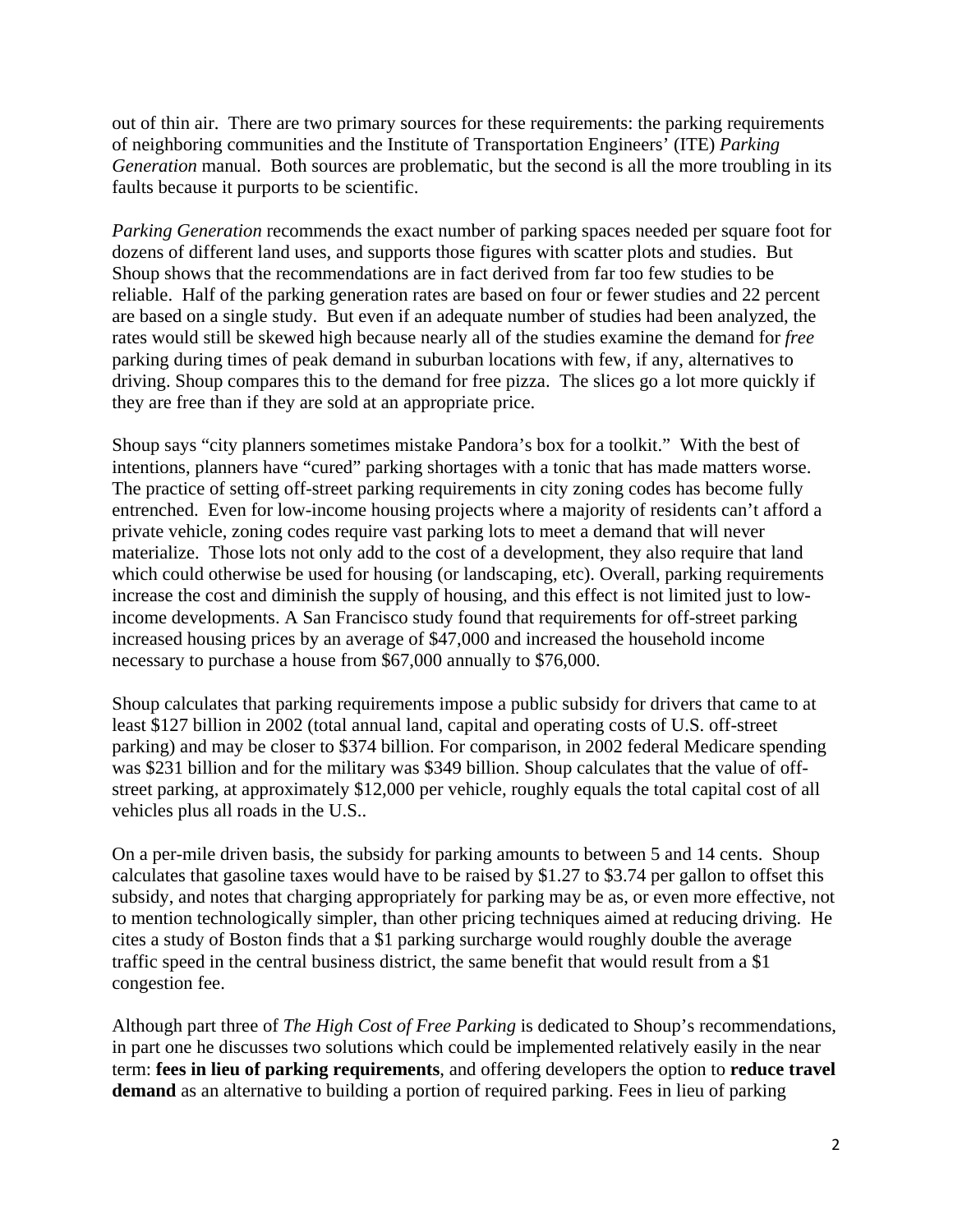requirements allow cities to collect funds from developers to build shared parking facilities. The idea has significant benefits for urban design, largely because it would consolidate parking rather than requiring each establishment to provide a separate lot. Further, because different land uses require parking during different times of the day, a smaller amount of parking can be shared among several establishments.

The second solution, reducing demand, offers developers a cost-effective alternative to building more parking. Shoup suggests that employers or developers can offer "eco-passes" as a way to encourage transit use, walking, or bicycling instead of driving. Other demand reduction options are "cash-out parking" (a travel demand management technique which Shoup conceived of years ago) whereby employers offer workers cash in lieu of a free parking space (the employee can spend it to park, or pocket it if another commuting means is available) and car-sharing. Beyond the obvious benefit of diminishing the need for parking and freeing up land for higher end uses, this approach reduces vehicle trips, cutting air pollution, lowering oil consumption, and easing congestion.

#### **Cruising for Parking**

Parking has been getting attention recently in New York City. First was the July city council vote to make parking free on Sundays and Mayor Bloomberg's subsequent veto. In August, some city parking meters began accepting parking cards for payment. Meanwhile, the Tri-State Campaign and some Bronx groups have expressed concern over plans to build thousands of additional parking spaces around Yankee Stadium, a change which will encourage more fans to drive.

In Part 2 of his book, Professor Shoup explores the trials and tribulations of cruising for free curb parking. This is an experience car-owning New Yorkers, facing alternate-side-of-the-street rules, not to mention visitors to the city, are very familiar with. Shoup asserts that cruising for parking is much more than just run-of-the-mill aggravation. In fact, **cruising for parking results in a tremendous amount of excess driving** and all of its concomitant ills — air pollution, crashes and traffic congestion.

Because it is available to drivers on a "first-come, first-served" basis, free parking suffers the problem of communal ownership. Once drivers secure a space, they have no incentive to give it up in a timely fashion.

Based on review of 16 mostly American and European studies of cruising conducted between 1927 and 2001, Shoup concludes that cars searching for free parking contribute to **over 8% of total traffic**. The relevant New York City study was conducted in 1995 by John Falcocchio, Joe Darsin and Elena Prassas. They concluded the average time drivers took to find a curb space between 8 and 10 a.m. was 7.3 minutes, increasing to 10.6 minutes between 11a.m. and 2 p.m. According to their research, cruising for curb parking created about 8 percent of the total vehicle miles traveled in west Midtown.

Shoup has developed a model to explain why a driver would choose to cruise for free curb parking rather than pay for off-street parking (interested readers can turn to page 323 of his book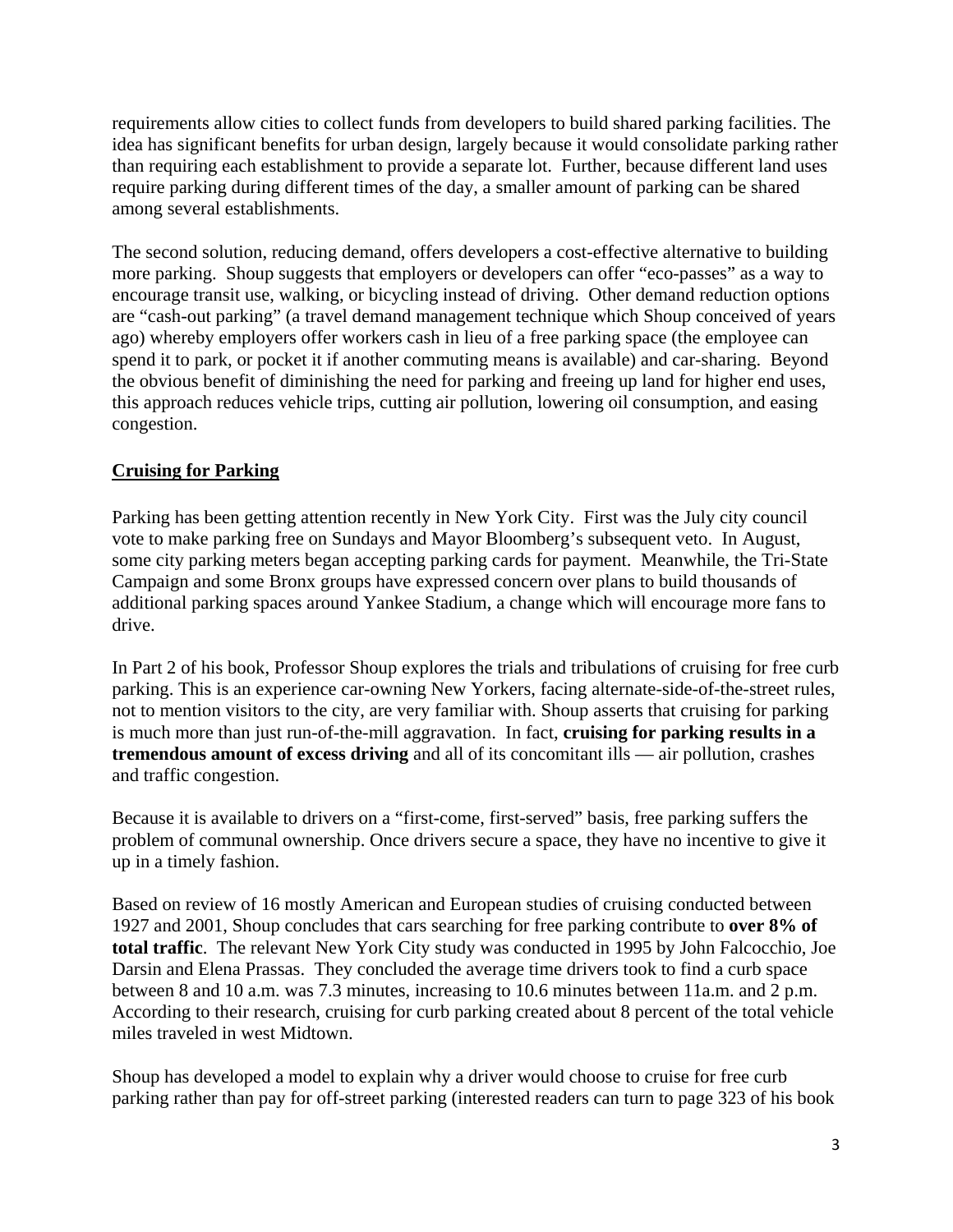for the equation). He says the decision to seek free parking is based on the price of off-street parking, the amount of time a driver intends to park for, the time spent searching, the cost of gas burned while cruising, the number of people in the car, and the value of the driver and his passengers' time. If the cost of off-street parking outweighs all of those other variables, the driver will cruise for parking at the curb.

Some will likely disagree that all time-wasting, gridlock-contributing motorists indulge in such an involved calculus, but it at least provides a baseline for how some drivers may approach parking.

The most compelling chapter in this section examines the impacts of cruising for parking. Shoup uses UCLA's Westwood Village and its backwards pricing policy as his example. Westwood has plenty of moderately priced off-street parking available, but metered curb spaces are **free in the evening** when the district sees its highest traffic levels.

Shoup and his assistants conducted 160 park-and-visit tests by bicycle and found that the average search time for parking is 3.3 minutes for all times, but is **nearly 10 minutes during evening hours**. The average search time of 3.3 minutes may seem insignificant, but added up across all of Westwood's drivers, it amounts to 426 hours per day (a little more than 10 work weeks).

Shoup found that the average distance driven while cruising for a free parking space in Westwood was half a mile. Added across all cruising drivers, the behavior contributes 3,600 vehicle miles traveled in the district each day. Over the year, that totals 945,000 extra miles traveled, or **two round trips to the moon**, using 47,000 gallons of gasoline and producing 728 tons of CO2. The cumulative impact of cruising across all commercial districts in the U.S. is obviously far higher.

Beyond zoning requirements that cause overbuilding of off-street parking, many areas deal with parking shortages by setting time limits. These are ineffective because drivers routinely violate the rules. (A Seattle survey found the average parking duration in 1-hour spots was 2.1 hours.) Some areas have explored providing information measures to broadcast locations of available parking.

But Shoup asserts that the most appropriate way for cities to address curbside parking shortages is to **price the spaces** – he says that would result in 14 percent (about 1 in 7) of spaces being open. Like congestion pricing schemes, rates could vary throughout the day depending on demand (enabled by new technology like NYC's muni-meters).

But pricing free curbside parking isn't rocket science. Indeed, the parking meter, first introduced in Oklahoma in 1935, is the obvious example. Shoup suggests political hurdles to introducing or hiking prices can be overcome by shifting responsibility for setting rates from politicians to bureaucrats, though this may seem to be a fairly ivory-tower, or at least Californian, point of view.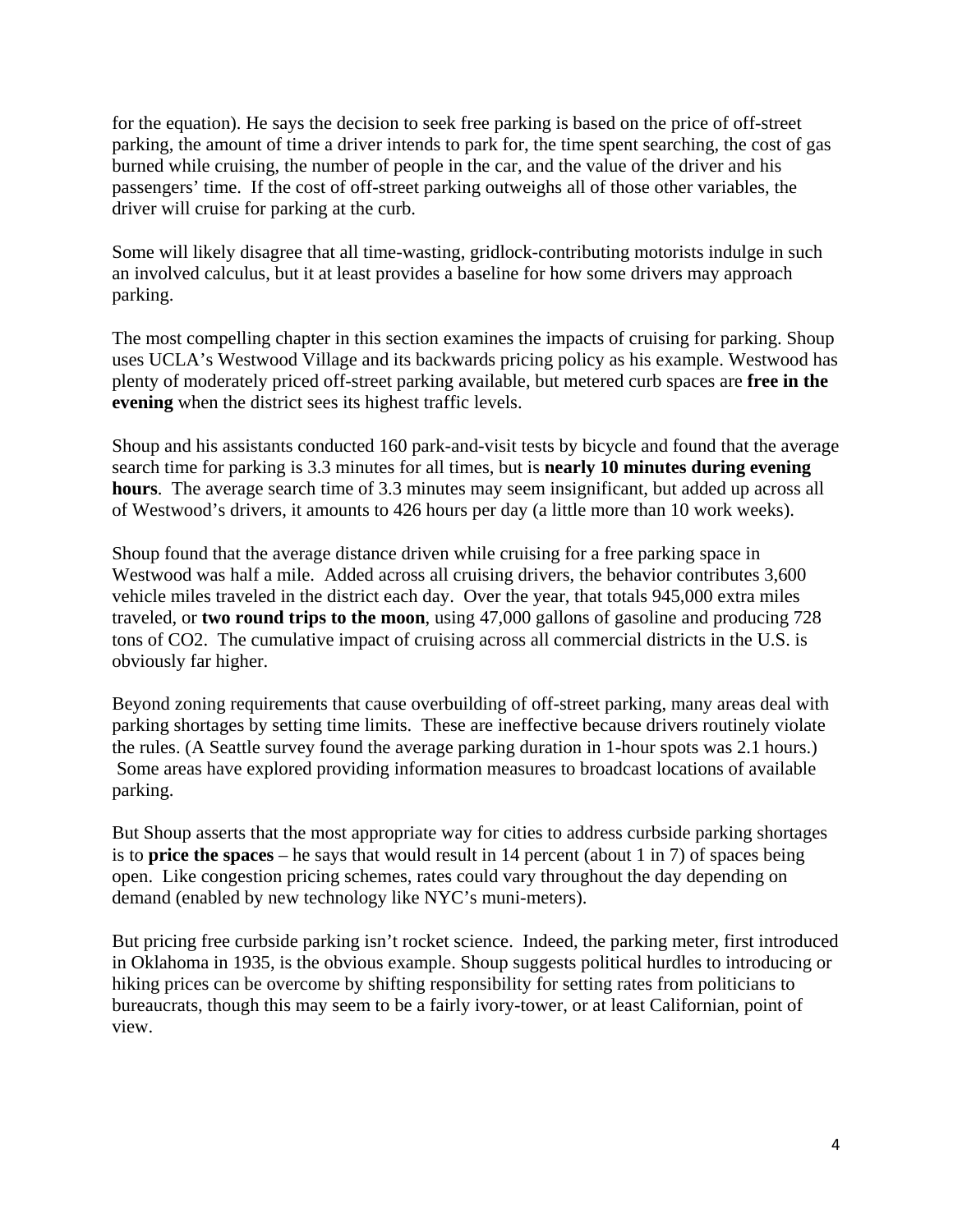#### **Shoup's Parking Policy Recommendations**

In the third and final section of his opus, *The High Cost of Free Parking*, UCLA Professor Donald Shoup identifies ways to overcome technological and political barriers in the way of charging market-priced rates for parking.

The first obstacle is relatively easy to address. Shoup describes several new takes on the traditional parking meter, which was invented by a member of the Oklahoma City Chamber of Commerce in 1935. Most American parking meters haven't changed much in the 70 years since. But recent years have seen significant advances.

**Pay-and-display** and **pay-by-space meters** are used in New York City, Aspen and Berkeley and differ from traditional meters in that they control multiple spaces. They also have the benefit of allowing cash, credit card, smart card and even cell phone payments. Personal in-vehicle meters, also employed by Aspen and in Arlington, VA, allow parkers to pay without stepping out of their cars. Drivers key the appropriate parking zone, insert their parking smart card, and display the meter in the windshield. Payment is deducted until the driver returns and switches off the meter. In several European cities, drivers pay for parking with their cell phones by calling a city parking number and keying in license plate and parking zone (cell payment is also a popular way to pay London's congestion charge). An in-vehicle transponder allows control officers to determine if the car is paying and parked legally. The EU is also exploring using Global Positioning System satellites to pay for parking.

Beyond their convenience, the principal advantages of modern payment methods is that parking rates can be adjusted to respond to demand. During peak parking periods, rates can be adjusted upward to ensure a rough balance between supply and demand, reducing some trips and also cutting back on cruising for parking.

Of course the **bigger obstacle to charging for parking** (evident in the recent tempest over NYC metered Sunday parking) **is politics**. Resistance to increasing parking rates and putting a price on previously free parking is strong. Shoup says it can be overcome via **parking benefit districts**.

Under such a plan, the district would receive some or all of parking revenue, rather than see it disappear into a city's general fund coffers. The district would use the funds for transportation and community improvements such as sidewalk cleaning, landscaping, storefront facades, bicycle and walking paths, etc. The establishment of parking benefit districts helps make metered parking more palatable to curbside shop owners and residents. Both groups can see a clear link between the coins deposited in parking meters and improvements in their districts.

Two southern California cities currently employ parking benefit districts: **Old Pasadena** and **San Diego**. Old Pasadena's Parking Meter Zone (PMZ) brought in \$1.3 million in 2001 and helped transform a dying commercial district into a vibrant and popular destination for shoppers and diners. The PMZ chair credits parking revenue for turning Old Pasadena around, saying, "This might seem silly to some people, but if not for our parking meters, it's hard to imagine that we'd have the kind of success we're enjoying. They've made a huge difference. At first it was a